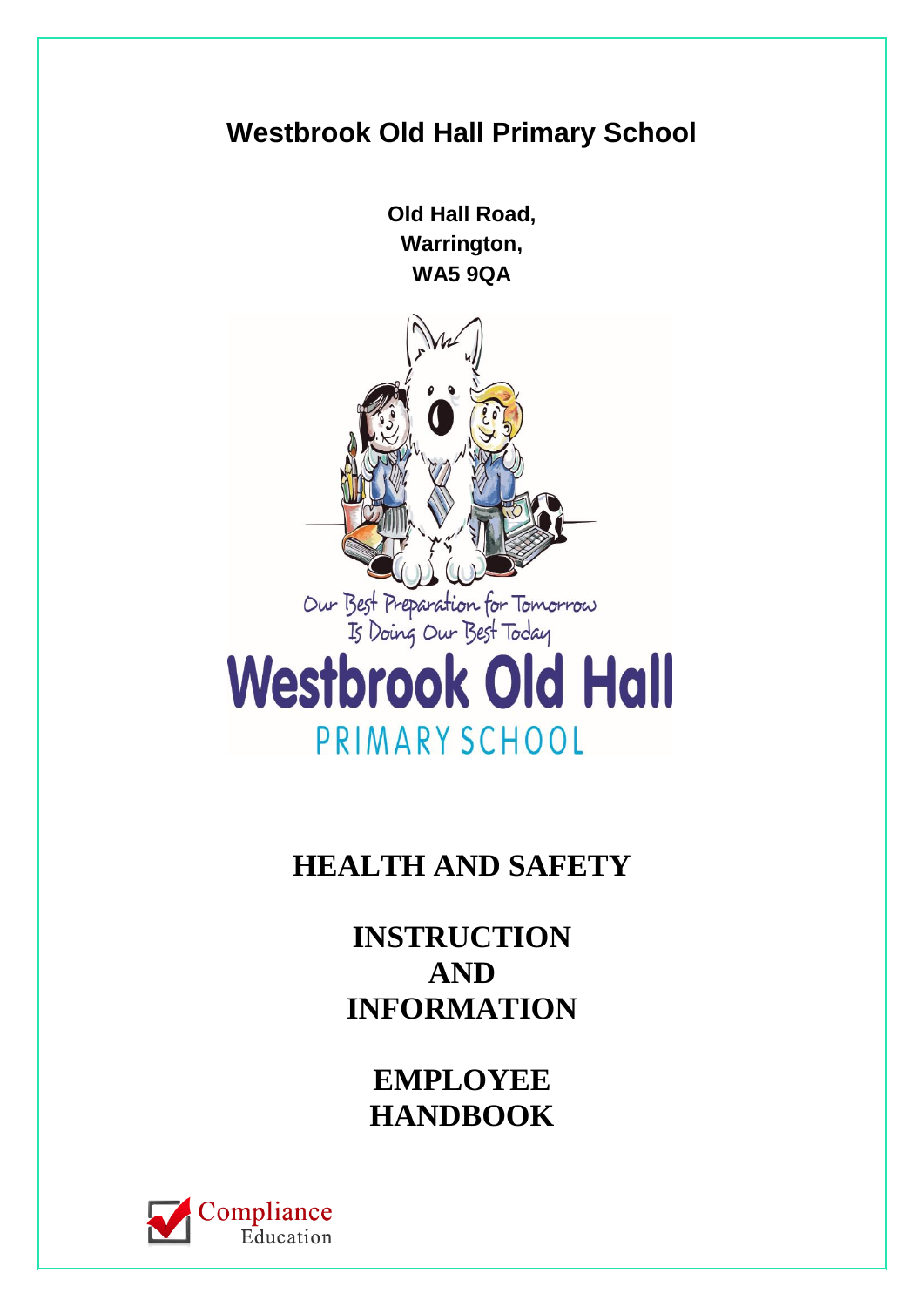|--|

**Job Description:** ………………………………………………………….…………………………….

| <b>Issue date:</b> | August 2019 |
|--------------------|-------------|
|                    |             |

**Issued by:** …………………………………………………………………………………………………



Issue 003 August 2019

.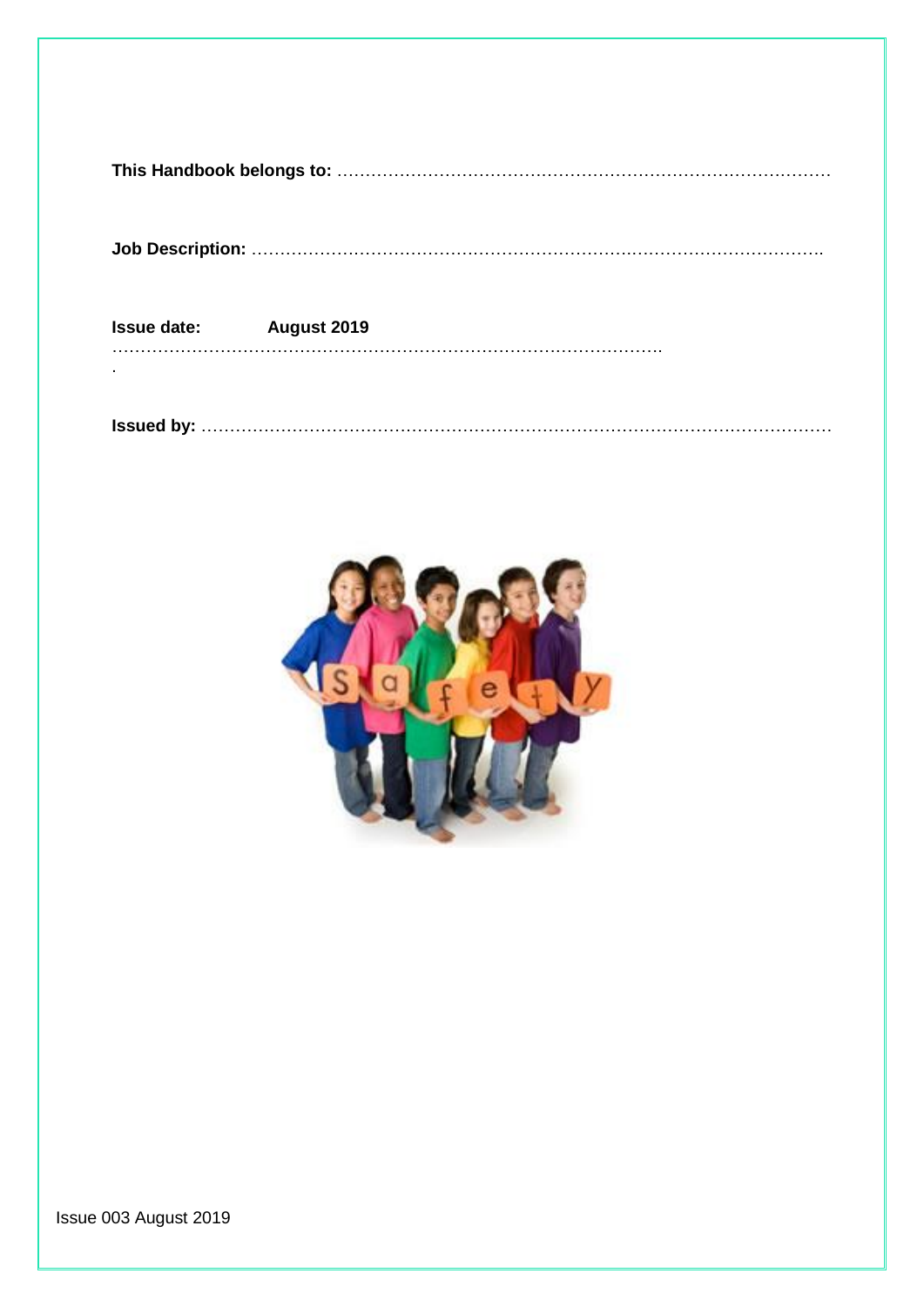# **Contents**

| 1. |  |  |
|----|--|--|
| 2. |  |  |
| 3. |  |  |
| 4. |  |  |
|    |  |  |
|    |  |  |
|    |  |  |
|    |  |  |
|    |  |  |
|    |  |  |
|    |  |  |
|    |  |  |
|    |  |  |
|    |  |  |
| 5. |  |  |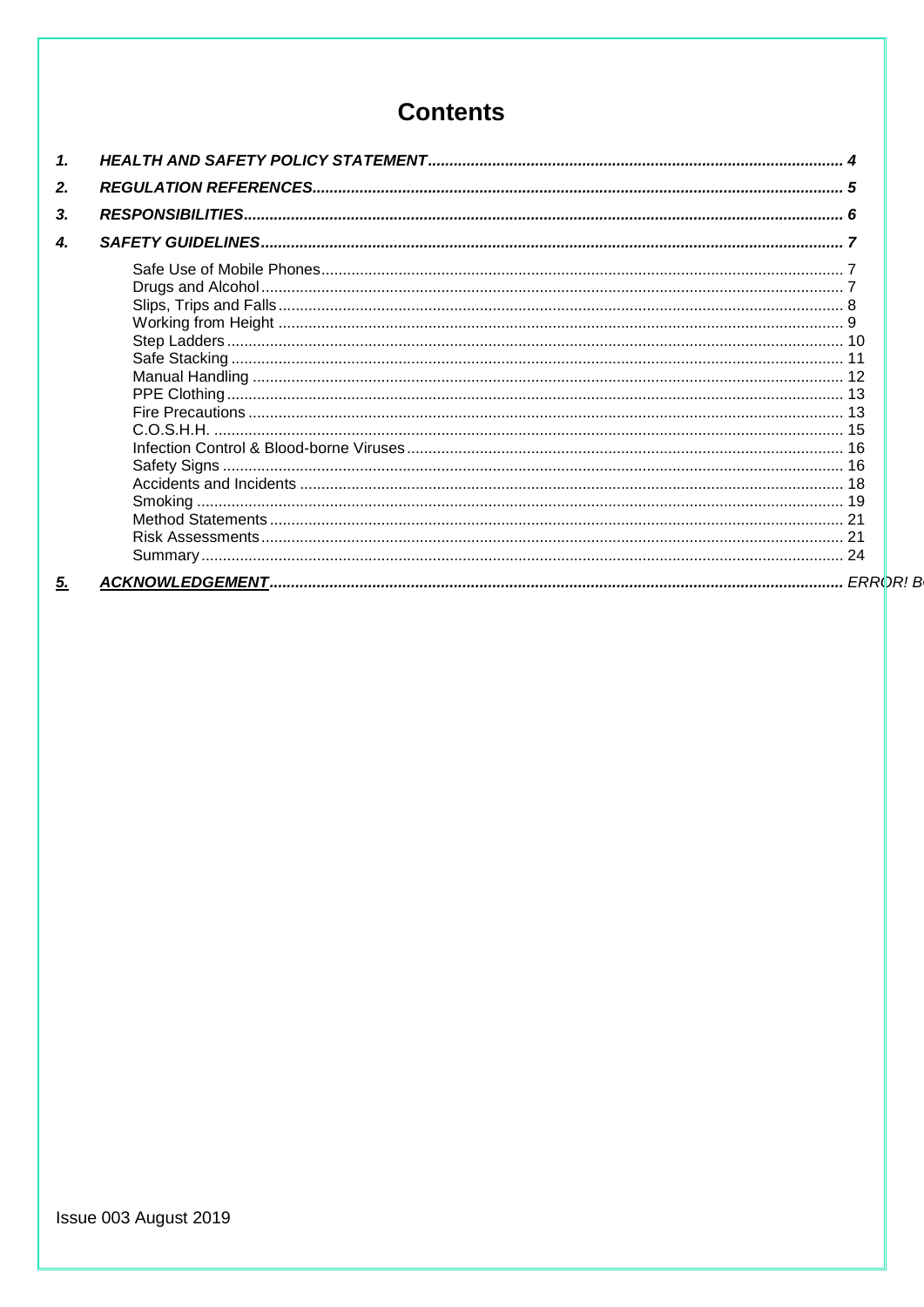#### <span id="page-3-0"></span>*1. HEALTH AND SAFETY POLICY STATEMENT*

In accordance with its duty under section 2(3) of the Health and Safety at Work etc. Act 1974, and in fulfilling its obligations to employees and members of the public who may be affected by its activities, the School has produced the following statement of policy in respect of Health and Safety:

It is our aim to achieve a working environment that is free of work-related accidents and ill health and to this end we will pursue continuing improvements from year to year.

The School recognises its Health and Safety duties under the Health and Safety at Work etc. Act 1974 and the Management of Health and Safety at Work Regulations 1999, and all concomitant legislation, to ensure, so far as is reasonably practicable, the health and welfare at work of all employees.

Particular attention will be paid to duties required, namely:

- Provision and maintenance of safe plant and systems of work.
- Safe and healthy use, handling and storage of articles and substances.
- Provision of necessary information, instruction, training and supervision.

We undertake to discharge our statutory duties by:

- Identifying hazards in the workplace, assessing the risks related to them, and implementing appropriate preventative and protective measures.
- Providing and maintaining safe plant and work equipment.
- Establishing and enforcing safe methods of work.
- Recruiting and appointing personnel who have the skills, abilities and competence commensurate with their role and level of responsibility.
- Ensuring that tasks given to employees are consistent with their skills, knowledge and ability to perform.
- Ensuring that technical competence is maintained through the provision of refresher training as appropriate.
- Promoting awareness of Health and Safety and of good practice through the effective communication or relevant information.
- Furnishing sufficient resources needed to meet these objectives.

A successful Health and Safety programme is dependent on the participation and co-operation of all employees. All employees are aware that they have a legal duty to:

- Exercise reasonable care for the Health and Safety of themselves and others who may be affected by their acts or omissions at work.
- Co-operate with and assist the employer in meeting statutory obligations.
- Not intentionally or recklessly interfere with anything provided in the interests of health, safety and welfare.

Our Health and Safety Policy will be reviewed annually as a minimum, to monitor its effectiveness and to ensure that it reflects changing needs and circumstances. The Policy will be subject to additional review to reflect changes to legislative requirements, changes to key personnel in the School, and advancement in technologies which affect the School's activities.

Copies of this Health and Safety Policy Statement will be displayed in the workplace. The full School Health and Safety Policy will be available for all employees to read.

All Employees, external Consultants and Contractors employed by the School will be expected to comply with this Health and Safety Policy.

|--|--|--|

Date: ………………………………

Review Date: August 2020

Issue 003 August 2019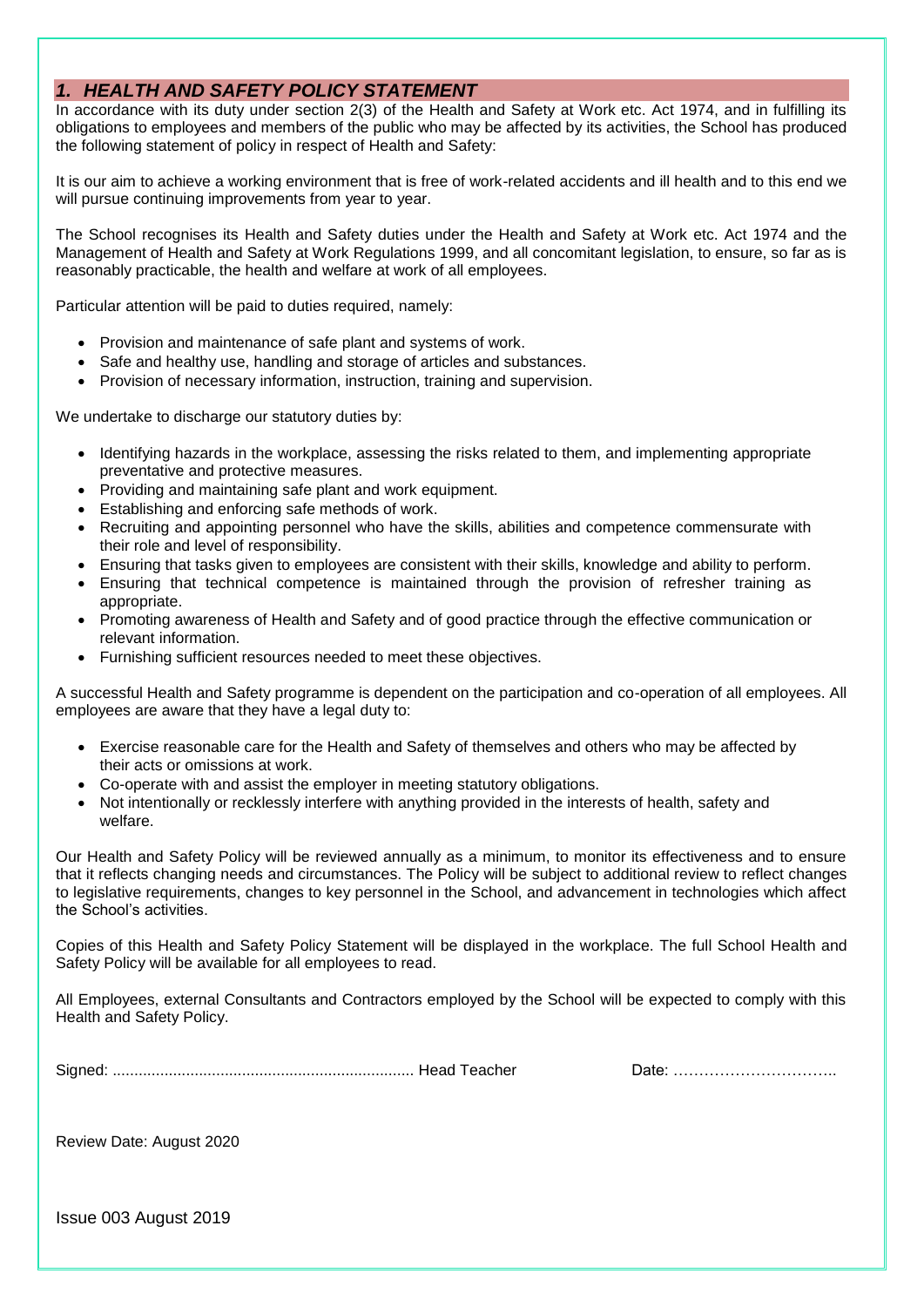#### <span id="page-4-0"></span>*2. REGULATION REFERENCES*

- The Health and Safety at Work Act 1974.
- Construction (Design & Management) Regulations 2007 (CDM).
- The Provision and Use of Works Equipment Regulations (PUWER) 1998.
- The Lifting Operation and Lifting Equipment Regulations (LOLER) 1998.
- The Manual Handling Operation Regulations 1992.
- Personal Protective Equipment (P.P.E.) at Work Regulations 1992.
- Control of Substances Hazardous to Health (C.O.S.H.H.) Regulations 2002.
- Electricity at Work Regulations 1989.
- Control of Asbestos at Work Regulations updated 2012.
- The Health and Safety (First Aid) Regulation 1981.
- Management of Health and at Work Safety Regulations 1999.
- Confined Space Regulations 1997.
- Display Screen Equipment Regulations 1992.
- Health & Safety (Consultation with Employees) Regulations 1996.
- The Health & Safety (Safety Signs & Signals) Regulations 1996.
- Control of Noise at Work Regulations 2005.
- The Control of Vibration at Work Regulations 2005.
- Reporting of Injuries, Diseases, or Dangerous Occurrence Regulations (RIDDOR) 2012.
- The Workplace (Health, Safety & Welfare) Regulations 1992.
- Working at Height Regulations 2005 (amended 2007).
- Regulatory Reform (Fire Safety) Order 2005.

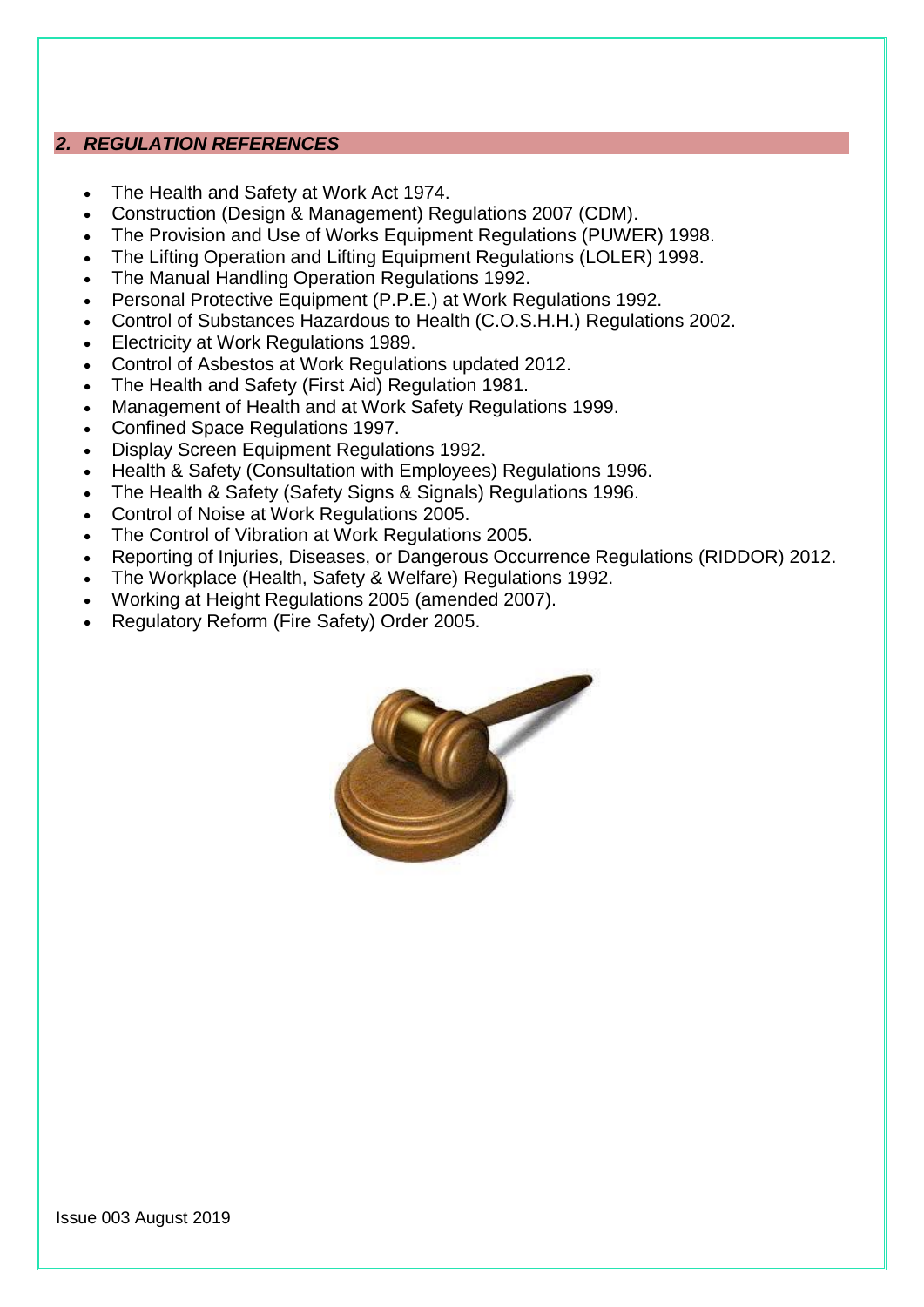#### <span id="page-5-0"></span>*3. RESPONSIBILITIES*

The Health and Safety at Work Act 1974 gives everyone responsibilities.

Where these responsibilities are not carried out people like you can be injured or killed. There are over 100 fatalities every year, several thousands are seriously injured. Fines of thousands of pounds can be imposed on companies.

**Schools** must provide a safe place of work, safe equipment and the instruction and training to enable you to carry out your work safely.

**Employees** you have legal duties too.

They include:

- Taking reasonable care for your own health and safety and that of others who may be affected by what you do or do not do.
- Co-operating with your school on health and safety.
- Correctly using work items provided by the school, including personal protective equipment, in accordance with training or instruction.
- Not interfering with or misusing anything provided for your health, safety, or welfare.
- The following safety rules have been implemented to ensure your safety and the safety of your school colleagues.

#### **Do**

- Wear PPE as identified in the school rules or by your Head Teacher
- $\boxtimes$  Report to your Head Teacher any accident or injury; any defects in plant or equipment; any hazards in the school
- $\boxtimes$  Keep your workplace clean and tidy
- $\boxtimes$  Understand and comply with all safety signs and instructions
- $\boxtimes$  Drive carefully by observing speed limits & traffic signs
- $\boxtimes$  Use the eating, drinking & toilet facilities provided

#### **Do not**

- Report for work under the influence of drink or drugs
- $\boxtimes$  Indulge in horseplay
- $\boxtimes$  Alter or adapt safety equipment unless authorised and trained to do so
- $\boxtimes$  Use plant or equipment for which you have not been authorised and trained
- $\boxtimes$  Light fires or burn rubbish without permission
- $\boxtimes$  Leave plant or equipment unless it is switched off and secured
- $\boxtimes$  Bring any equipment or substances in to school without prior permission from the Head Teacher or Health and Safety Adviser.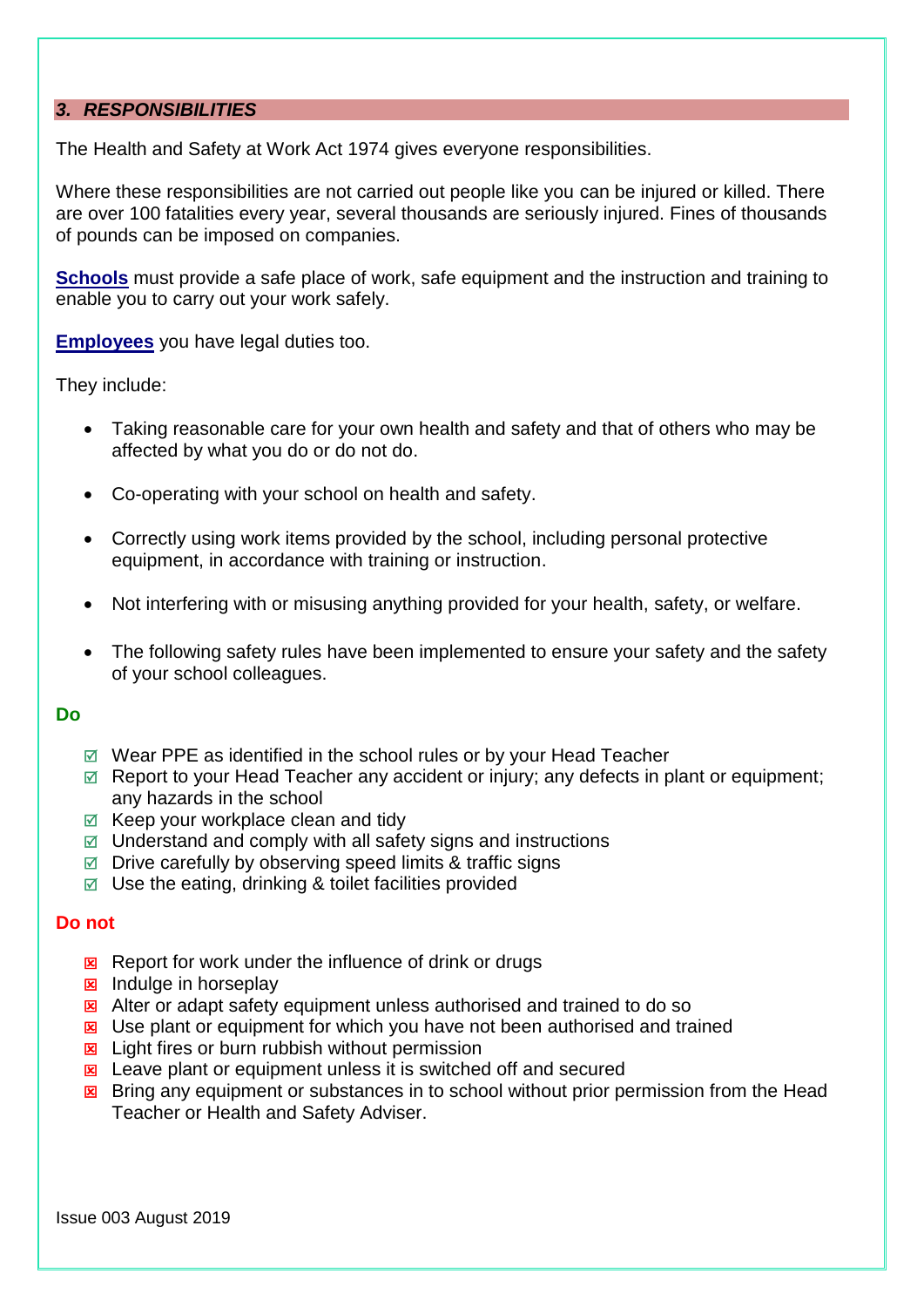# <span id="page-6-0"></span>*4. SAFETY GUIDELINES*

#### <span id="page-6-1"></span>**Safe Use of Mobile Phones**

Mobile phones are sometimes required at school. They can have benefits for safety, efficiency and convenience for school related issues.

The HSE advises that employees should be instructed not to use mobile phones whilst carrying out any task or duty where safety is important and the use of the phone might interfere with concentration such as**:**



- Working at height
- Working from a ladder
- Driving or whilst re-fuelling a vehicle

The phone could also be disruptive if used in School.

Always switch off your mobile phone in school.

Remember, personal use of mobile phones is not permitted. The phone should only be used for school business or emergency purposes.

#### <span id="page-6-2"></span>**Drugs and Alcohol**

When you work at heights or with machinery or are involved in moving large items, you require all your brain functions to save yourself and others from injury.

We have made it our policy and a condition of employment at school that, if it is suspected that anyone is intoxicated by drink, or are under the influence of un-prescribed drugs, they will not be permitted into school.

After heavy drinking at night you could still be unfit to drive or work the following morning.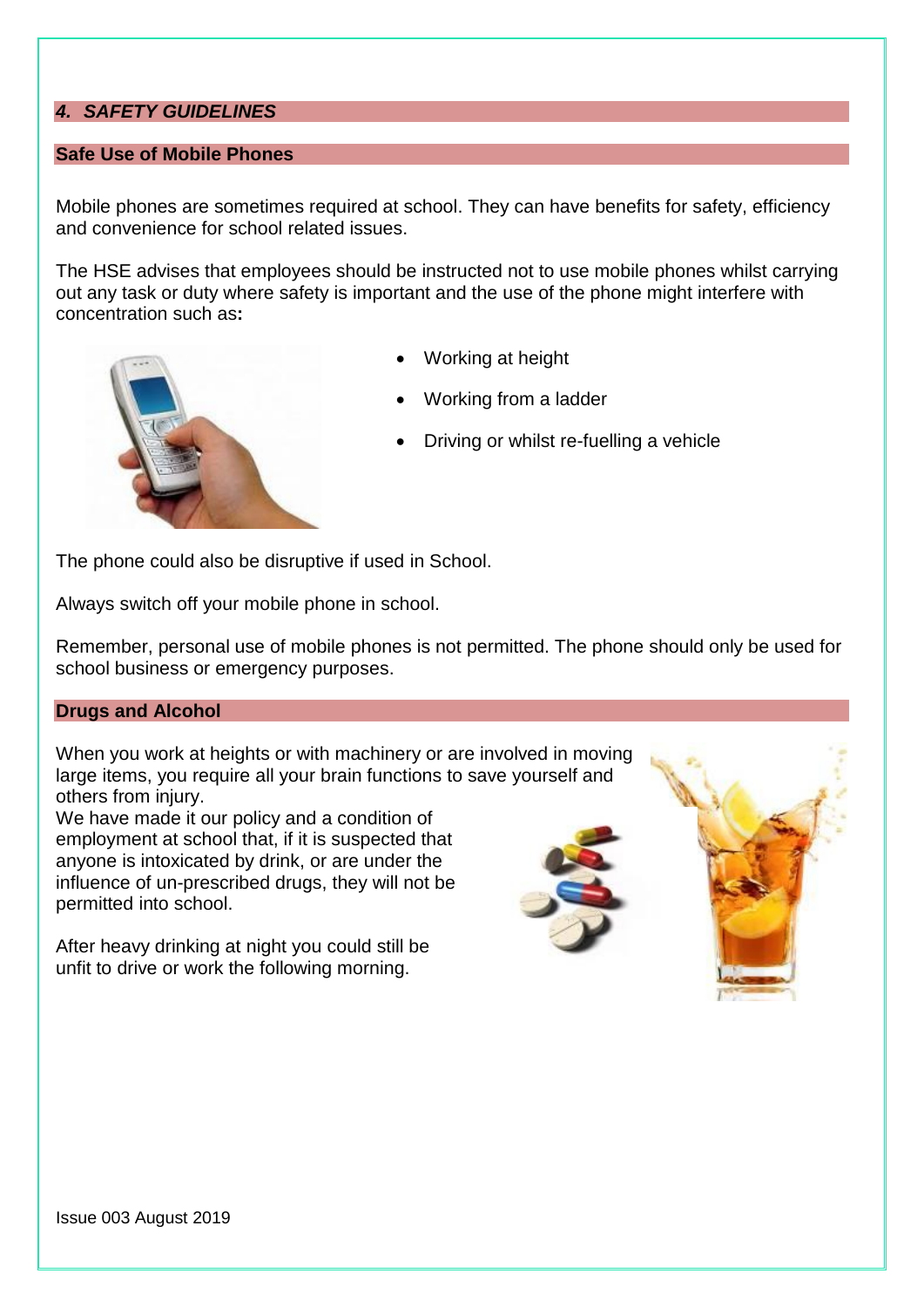

#### <span id="page-7-0"></span>**Slips, Trips and Falls**

Slips and trips account for about a third of all reported major injuries - just under 90% of which involve fractures of arms, wrists and ankles.

They are the most common hazard faced at work, with nearly 1000 workers a month suffering serious injury (a broken bone or head injury) following a slip or trip.

### **What can I do to prevent slips and trips?**

### *What can you do to make a difference?*

- Your actions could make the difference between someone getting injured or not.
- Seen a spillage? Instead of thinking it is someone else's problem, why not clear it up?

### *A useful checklist to help improve safety for you and your colleagues in the school*

- $\boxtimes$  Use your initiative
- $\boxtimes$  Suggest ways of preventing contamination (water, oils, cardboard, waste etc.) from getting onto the floor
- $\boxtimes$  Monitor everything you put in place
- $\boxtimes$  Make sure the floor is clean and dry
- $\boxtimes$  Clear up spillages immediately
- $\boxdot$  Dispose of waste materials
- $\boxtimes$  Remove any obstructions
- $\boxtimes$  Avoid trailing cables
- $\boxtimes$  Store goods safely
- $\boxtimes$  Keep workstations clear of obstacles
- $\boxtimes$  Make sure flooring materials are level and secure
- $\boxtimes$  Identify and mark slopes and changes of levels
- $\boxtimes$  Ensure you have adequate lighting
- $\boxtimes$  Wear suitable footwear
- $\boxtimes$  Think about visitors to your workplace, what do they need to know? Do you need to do more to protect them?

Cleaning floors can prevent accidents - but unless it is done with care, it can also introduce new risks.

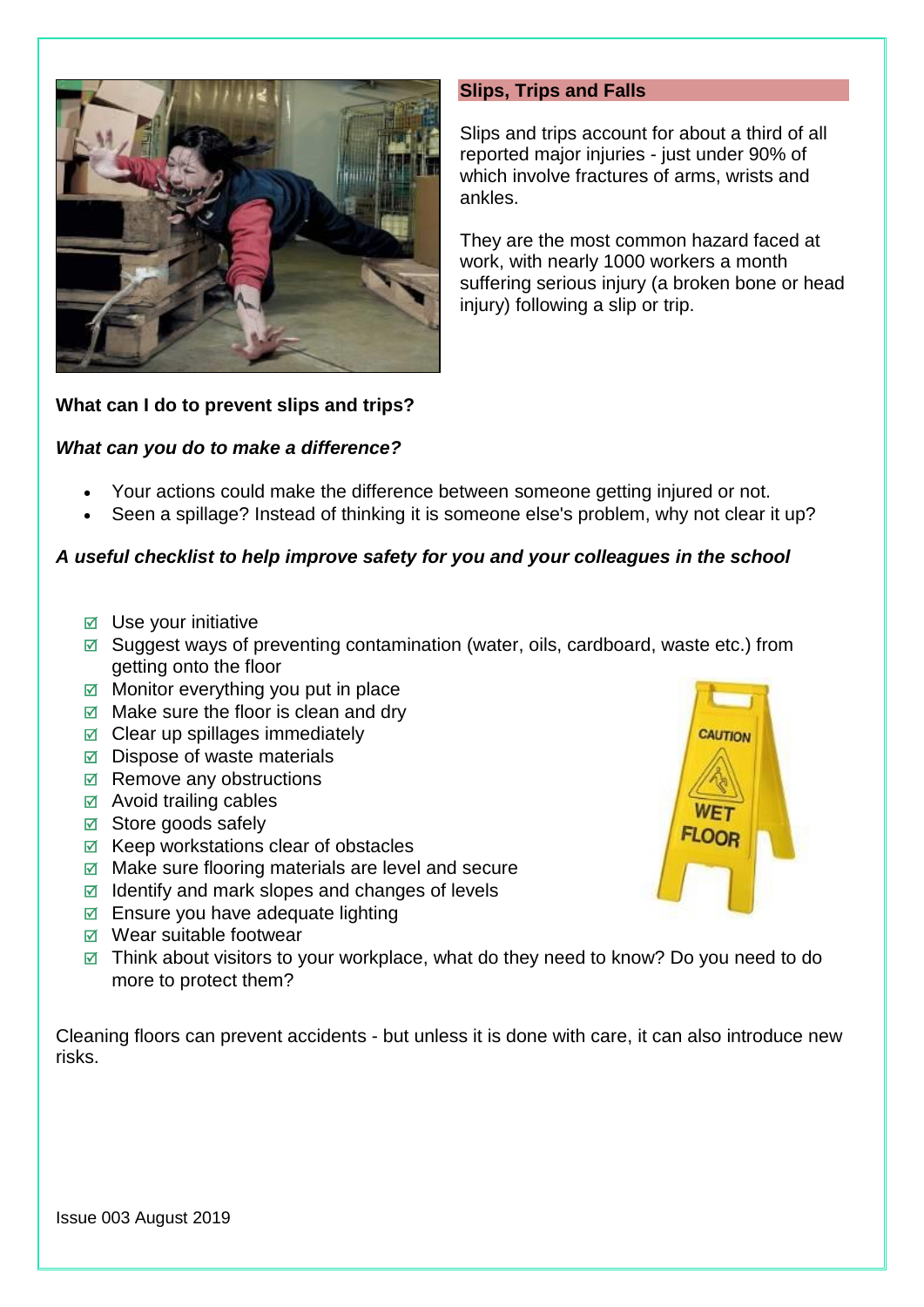#### <span id="page-8-0"></span>**Working from Height**

It is not possible to provide a comprehensive list of 'Working at Height' situations.

Definition of 'at height' is, if a person could be injured falling, even if it is at or below ground level. 'Work' includes moving around at a place of work (except by a staircase in a permanent workplace) but not travel to or from a place of work. Caretakers should use only completed working platforms – with guard rails, toe boards, etc. Do not interfere with, alter, move any scaffolding or ladder access equipment. All ladders must be tied or footed regardless of the duration of work. Only trained persons may erect or alter scaffolds. Teachers or staff are not permitted to use anything other than a two step ladder. Any other requirements the caretaker must be informed. It is unacceptable to use chairs etc to gain access to height. Suitable footwear must be worn ie not high heel shoes.



List of Risks

- Falls from heights, slips, trips
- No handrails
- Falling objects
- Accessibility
- Moving machinery

### **SAFETY GUIDELINES**

Considerations that should be given to minimise the risk**:-**

- The ability to reach the place of work safely.
- That the scaffold / platform provided is erected by a competent person and current safety tag is visible.
- That there are adequate guard rails provided.
- That the walkway boards are arranged to prevent trips and falls.
- Sufficient signage is on display.
- Where a powered access is provided i.e. lift, a trained and competent person must ensure that it is correctly fixed and adequately guarded with regular inspections recorded.
- When working from ladders, ensure the equipment is in good working order. The ladder should be secured to prevent slipping down / sideways.
- Never over reach or over stretch yourself to gain access.
- Never operate any lifting equipment i.e. hoists, cherry pickers, etc. unless you have been authorised and trained to use the equipment specified.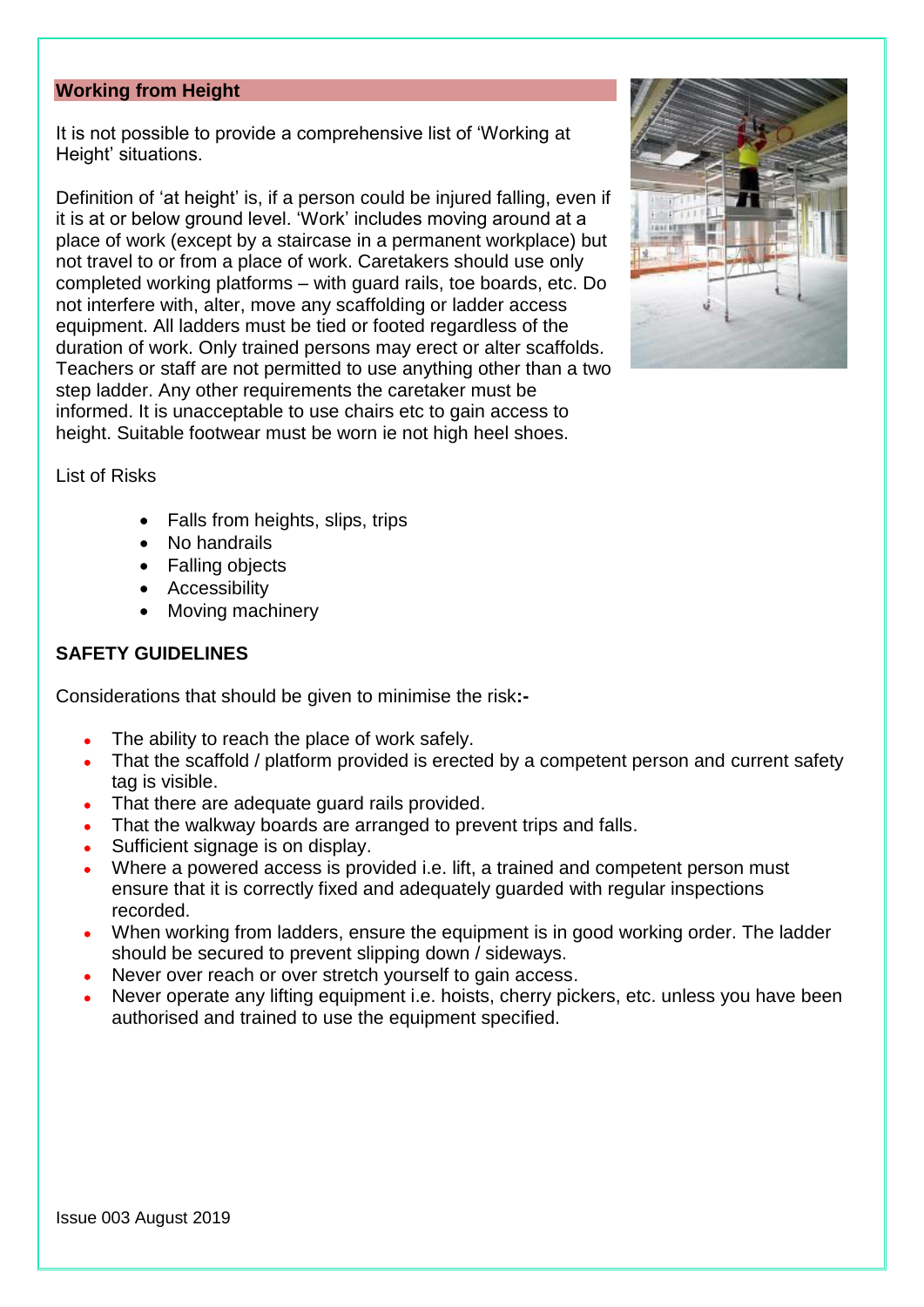# <span id="page-9-0"></span>**Step Ladders**

Before use, check the condition of**:**

- Treads.
- Stiles.
- Hinge arrangement.
- Restraining rope between legs.
- Floor / surface condition.

Damaged step ladders are to be taken out of use and either destroyed or returned to the supplier.

Working from step ladders:-

- Firm level base.
- Type of operation should a mobile platform be used instead.
- Work no further than two thirds up step ladders (hand hold required).
- Boards not to be slung between treads on steps to provide working platform.



Where work is to be done at height:

- Identify if other safer means of access can be used such as: tower scaffolds, podiums, or powered access such a cherry picker or a scissor lift.
- Identify the remaining work for which ladders can still be used. Restrict this to short duration, light duty work based on a suitable risk assessment of the risks.

Many accidents occur due to step ladders being poorly maintained or misused.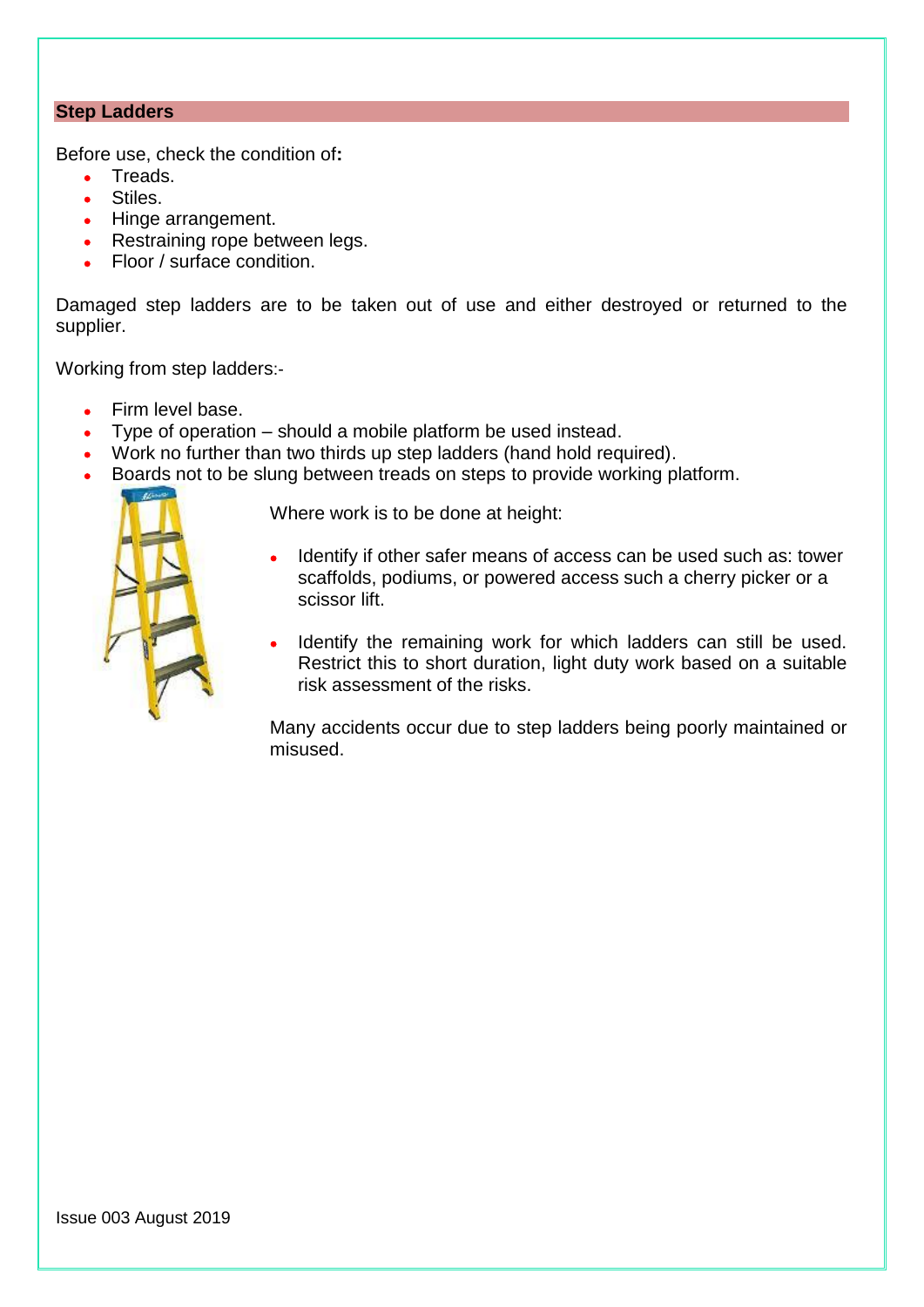# <span id="page-10-0"></span>**Safe Stacking**

Many accidents occur when materials have to be taken from stacks, particularly when this is done by hand.

Care taken when material is stacked initially can help prevent many of these accidents.



# **SAFE STACKS SAVE INJURIES**

- When handling dangerous materials, wear protective clothing i.e. gloves
- Only stack material in authorised areas, never near doorways, access ways or on fire routes.
- Stack on a level firm surface.
- Materials stacked by pallet truck may have to be removed by hand, consider this in the method of placing.
- When handling materials by hand, check weight, if in doubt ASK.

# **DO NOT ATTEMPT TO LIFT MORE THAN YOU FEEL ABLE TO**

• If material is being lowered by machine, stand clear and keep hands clear of load and/or slings.

If stacked vertically, use suitable racks to prevent collapse – material stacked vertically against walls can collapse whilst being removed.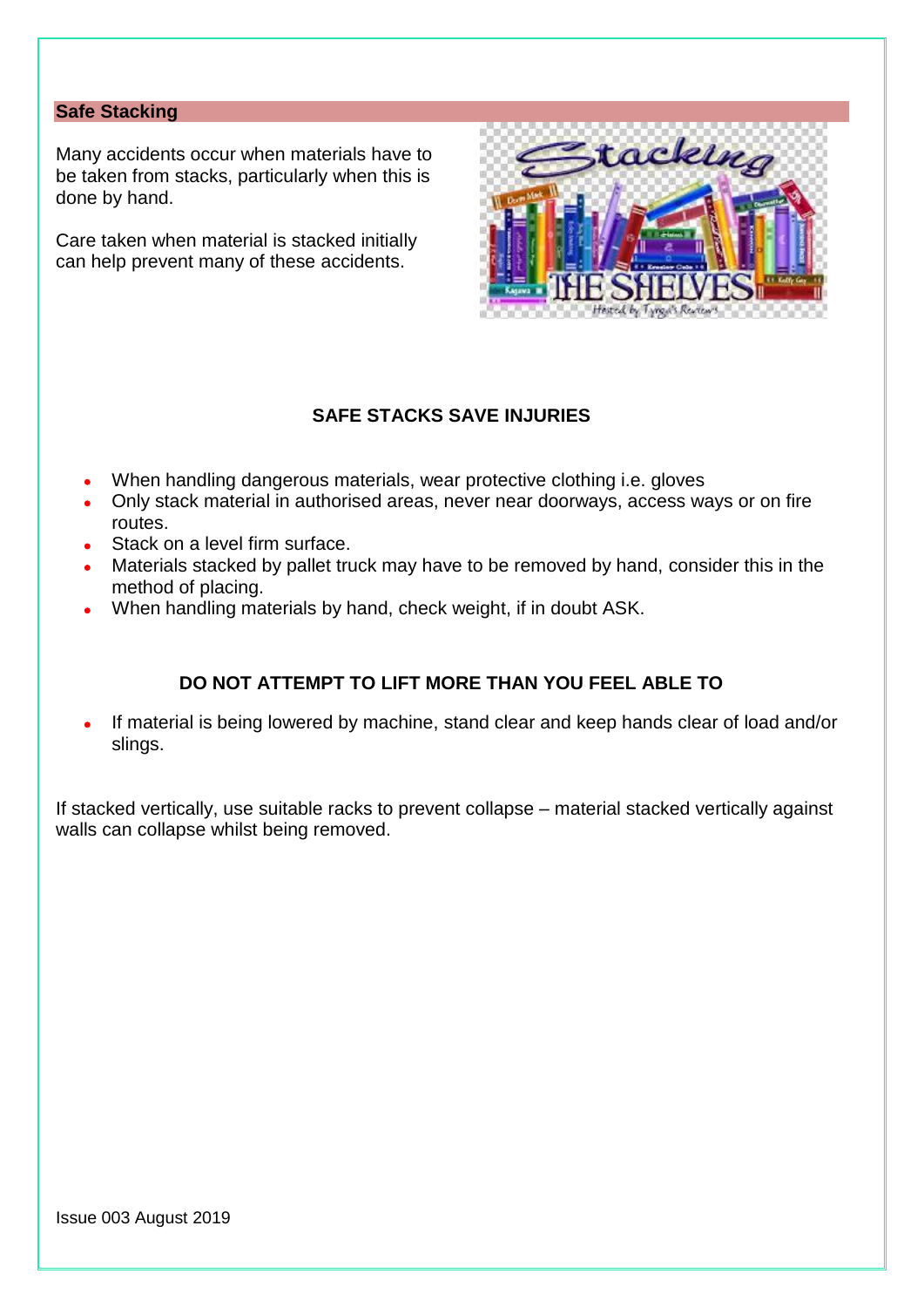# <span id="page-11-0"></span>**Manual Handling**

**One third of all injuries received at work are the result of bad lifting and carrying techniques. Many of these injuries result in permanent damage to the back, but if care is taken these injuries could be avoided.**

- Size up the load and if necessary, make a trial lift of a few inches.
- Do not attempt to lift alone, any load that is too heavy, too large, or awkward.
- Ensure that there are no obstructions in the direction you will be going.
- Take up position, feet at shoulder breadth apart; one foot slightly forward pointing in the direction you will be going.
- Bend the knees back muscles should be relaxed.
- Get a secure grip of the load.
- Lift, keeping the back straight, arms close to body, with leg muscles providing the power.
- Step off in the direction that advanced foot is pointing, load held close to body.
- Do not carry a load that obscures the vision.
- When lifting to a height from the floor, do it in two stages.

#### **Remember- get down to the load, bend your knees not your back and lift using your legs**



Adopt a stable position with feet apart and one leg slightly forward to maintain balance







Keep the load close to the waist



Keep the head up when handling



Avoid twisting the back or leaning sideways, especially while the back is bent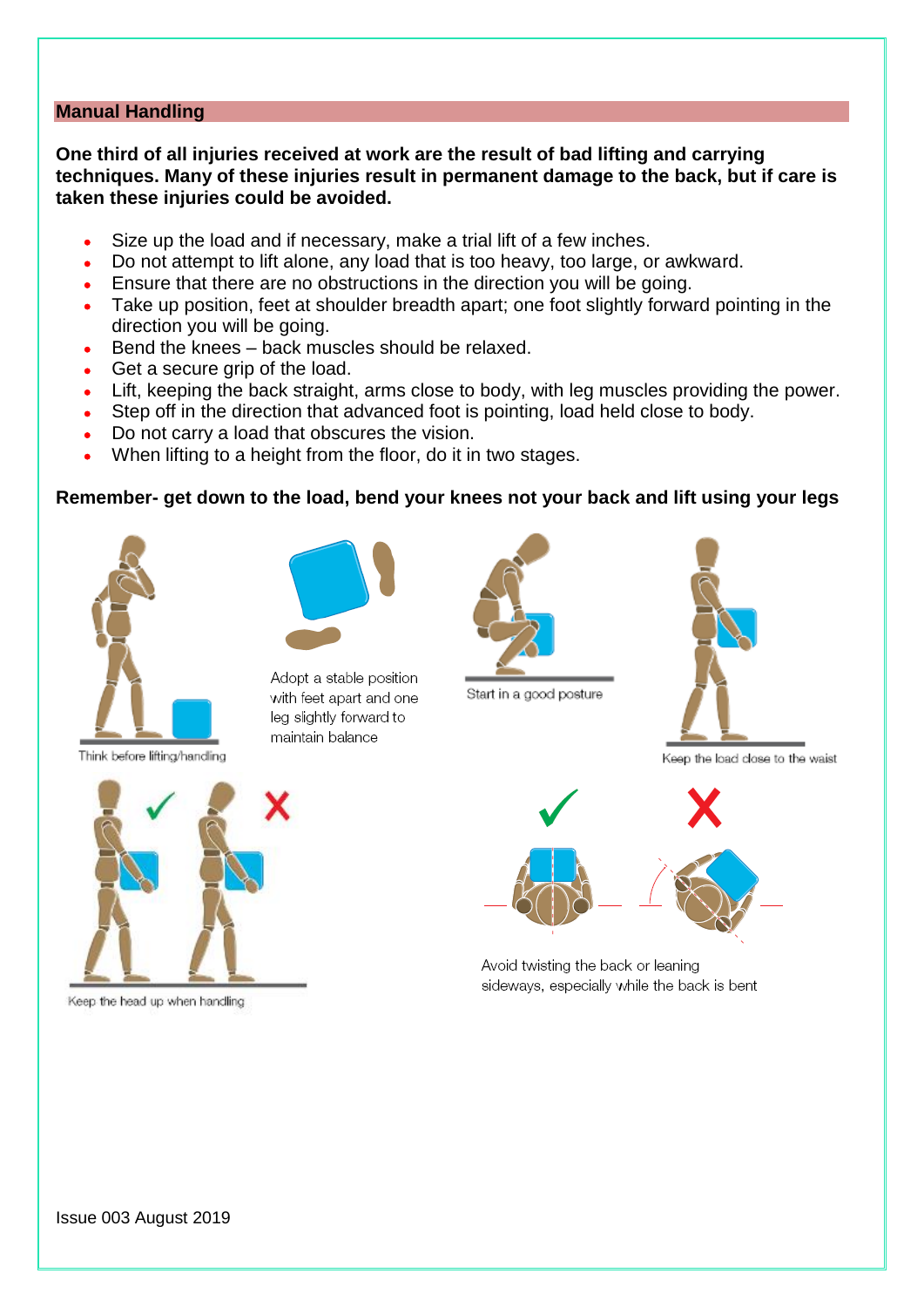### <span id="page-12-0"></span>**PPE Clothing**

Suitable and sensible clothing will be provided when required and can provide effective protection against a wide range of hazards.

#### **Main Points**

- Wear safety shoes/boots that provide protection to your toes and to the soles of your feet.
- Wear suitable gloves where there is any risk to your hands.
- Wear hi-visibility clothing/vests be seen.
- Keep clothing reasonably clean to protect against dermatitis, fire, etc.
- Avoid loose clothing especially loose ends that can get in machinery, etc.

#### <span id="page-12-1"></span>**Fire Precautions**

#### **Fire prevention is much better than firefighting. You should therefore be aware of the fire risks, particularly with those associated with your own work.**

- a. Ensure that you know what to do in the case of fire.
- b. Ensure you know your escape routes.
- c. Keep fire doors and shutters clear and unobstructed.
- d. Do not obstruct access to fire extinguishers; learn how they operate read the labels or ask.
- e. Do not hang clothing over or near heating equipment.
- f. Do not let paper or other rubbish accumulate.
- g. Do not smoke in unauthorised areas.
- h. Use proper containers for flammable liquids, not open tins, or buckets.
- i Handle flammable liquids at a safe distance from possible sources of ignition.
- j. Switch off from the mains any electrical equipment when not in use.
- k. Only bring substances and equipment into school with prior permission from the Head Teacher
- l. Familiarise yourself with the trained Fire Marshals> List at back of handbook.

Remember, if there is a fire and you have left the school, and fail to sign out or inform others, someone maybe risking their life searching for you. If there is a signing in and out procedure, you must adhere to it at all times.

Staff **must not** bring gas or electrical items into school.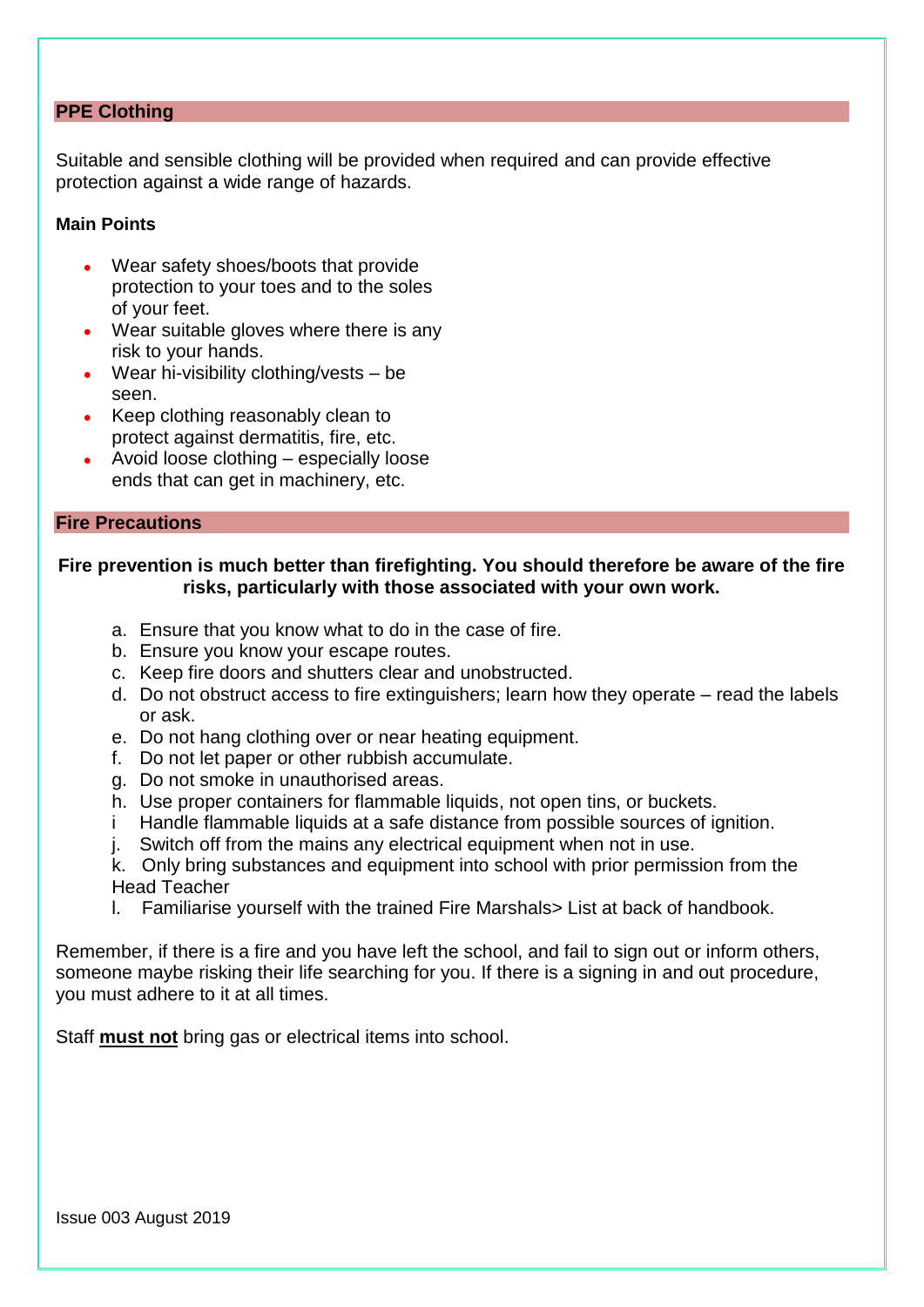

# Remove any one side of triangle will stop fire!

*Types of Fire Extinguishers*



Please note that although CO<sub>2</sub> is nonconductive, electrical equipment involved in a fire should always be isolated whenever possible before the extinguisher is used. Because of extreme cold (especially the discharge horn), only the squeeze grip control and carrying handle should be held during use.

Issue 003 August 2019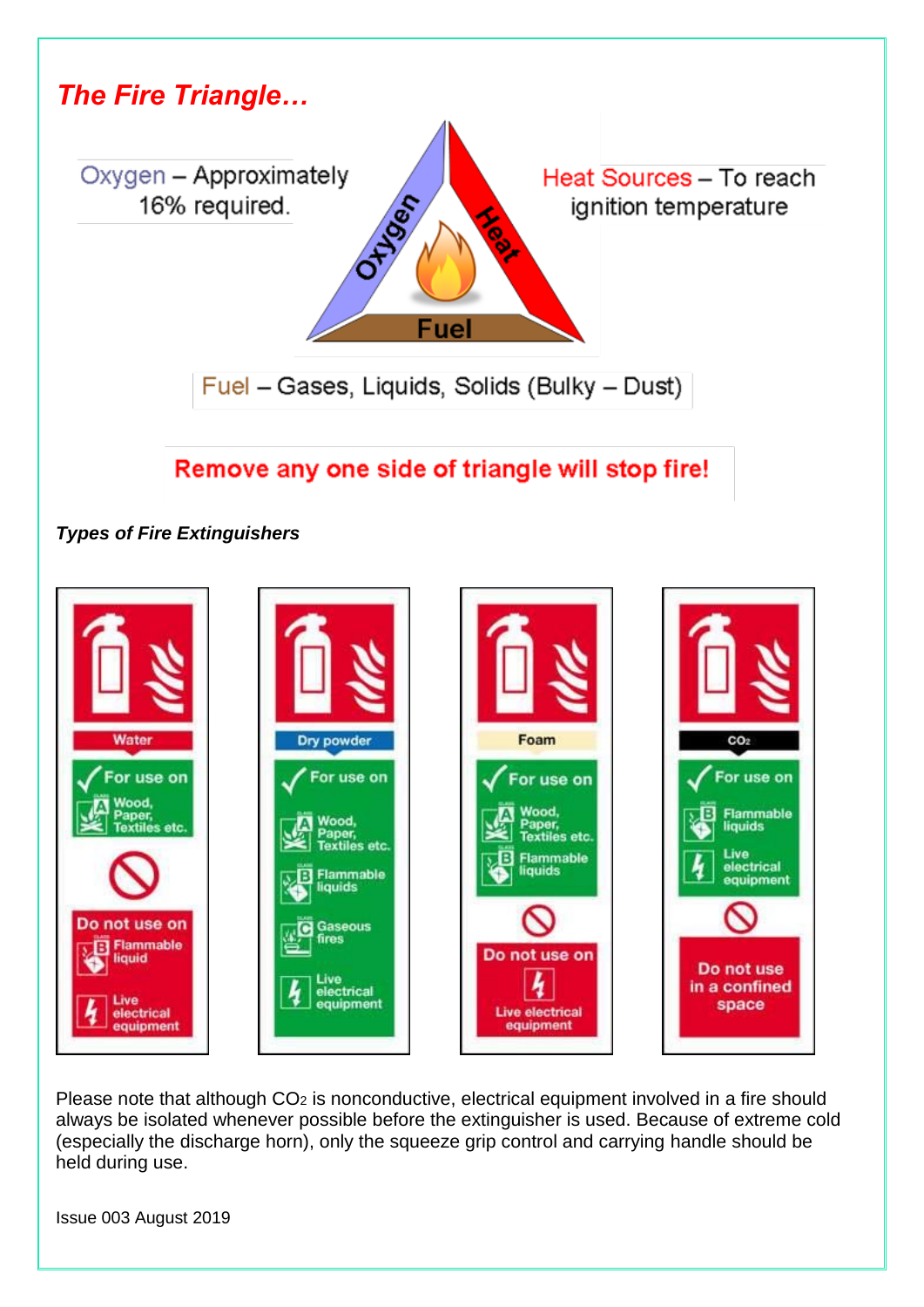

# <span id="page-14-0"></span>**C.O.S.H.H.**

**Whilst working in school it is possible that you will come into contact with materials or substances which could cause health problems if sensible precautions are not taken.**

# **CARE OF SKIN**

The Employment Medical Advisory Service in conjunction with the Health and Safety Executive has issued information on skin care as this is the most common occupational health problem.

The following advice may help prevent you becoming affected**:-**

# **SAVE YOUR SKIN**

Occupational contact dermatitis is a rash caused by substances used at work. It can look like some common rashes not connected with work. Some people are more likely to get it than others but it is not catching. It most commonly affects the hands, forearms and legs although when it is caused by dust, mist, or fumes, you may also get it on the face, neck, or chest.

# **SOME COMMON CAUSES ARE:**

Pitch, tar, bitumen, brick, stone, cement, plaster, dust, paints, varnishes, lacquers, stains, certain epoxy resins, certain woods, acrylic and formaldehyde resins chromates (in primer paints, cement) organic solvents, petrol, white spirit, thinners, acids, and alkalis to name but a few.

Some substances take weeks, months, or even years to cause dermatitis. This is because the skin becomes allergic to them. This type of dermatitis may also cause swelling of the eyes and lips.

Always read and follow the C.O.S.H.H 'safe use' advice supplied with the produce and always wear the recommended P.P.E.

Staff **must not** bring cleaning products into school.



Issue 003 August 2019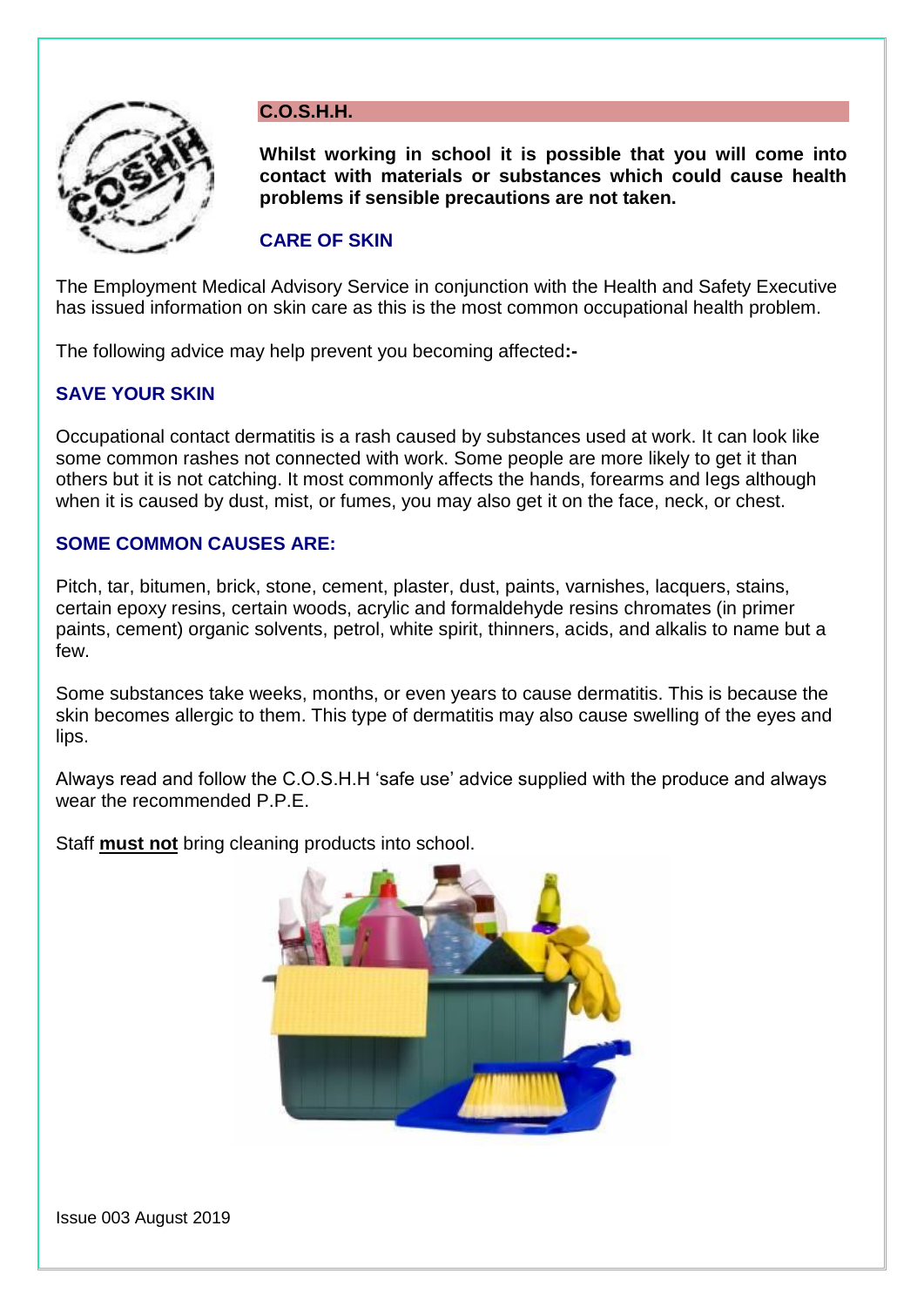#### <span id="page-15-0"></span>**Infection Control & Blood-borne Viruses**

Under the Health and Safety at Work etc Act 1974 and the Management of Health and Safety at Work Regulations 1999, we have a legal duty to protect the health of our employees and anyone else who may be affected by our work, or who may be on your our premises at any time. We will consult all our employees on the risks identified and the measures needed to prevent or control these risks. We will also ensure all employees are familiar with our safety policy.

Specific legislation on hazards that arise from working with biological agents such as BBVs is contained in the Control of Substances Hazardous to Health Regulations 2002. Under COSHH we have a legal duty to assess the risk of infection for employees and others affected by your work. When the risk is known, you need to take suitable precautions to protect their health. We will also provide all our employees with adequate information, instruction and training on any risks to their health which they may face at work.

#### <span id="page-15-1"></span>**Safety Signs**



**Prohibition signs** - a sign prohibiting behaviour likely to increase or cause danger (e.g. 'no smoking');

**Hazard signs** - a sign giving warning of a hazard or danger (e.g. 'danger electricity');

**Mandatory signs** - a sign prescribing specific behaviour (e.g. 'ear protection must be worn');

**Safety Signs** - escape or first-aid sign - a sign giving information on emergency exits, first-aid, or rescue facilities (e.g. 'emergency exit/escape route'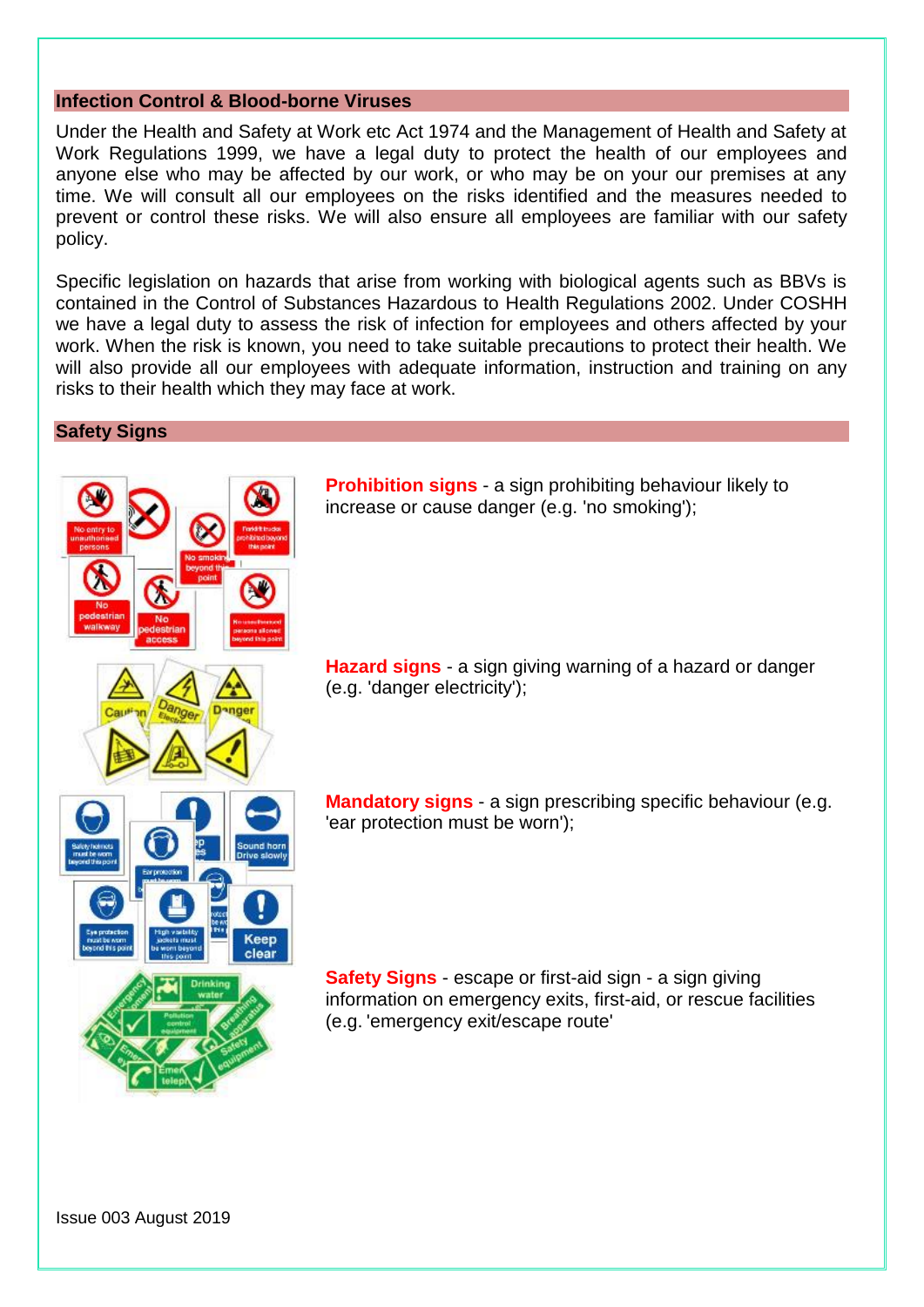

**Chemical Signs** – a sign which gives warning of a hazard associated with a chemical or substance.



Issue 003 August 2019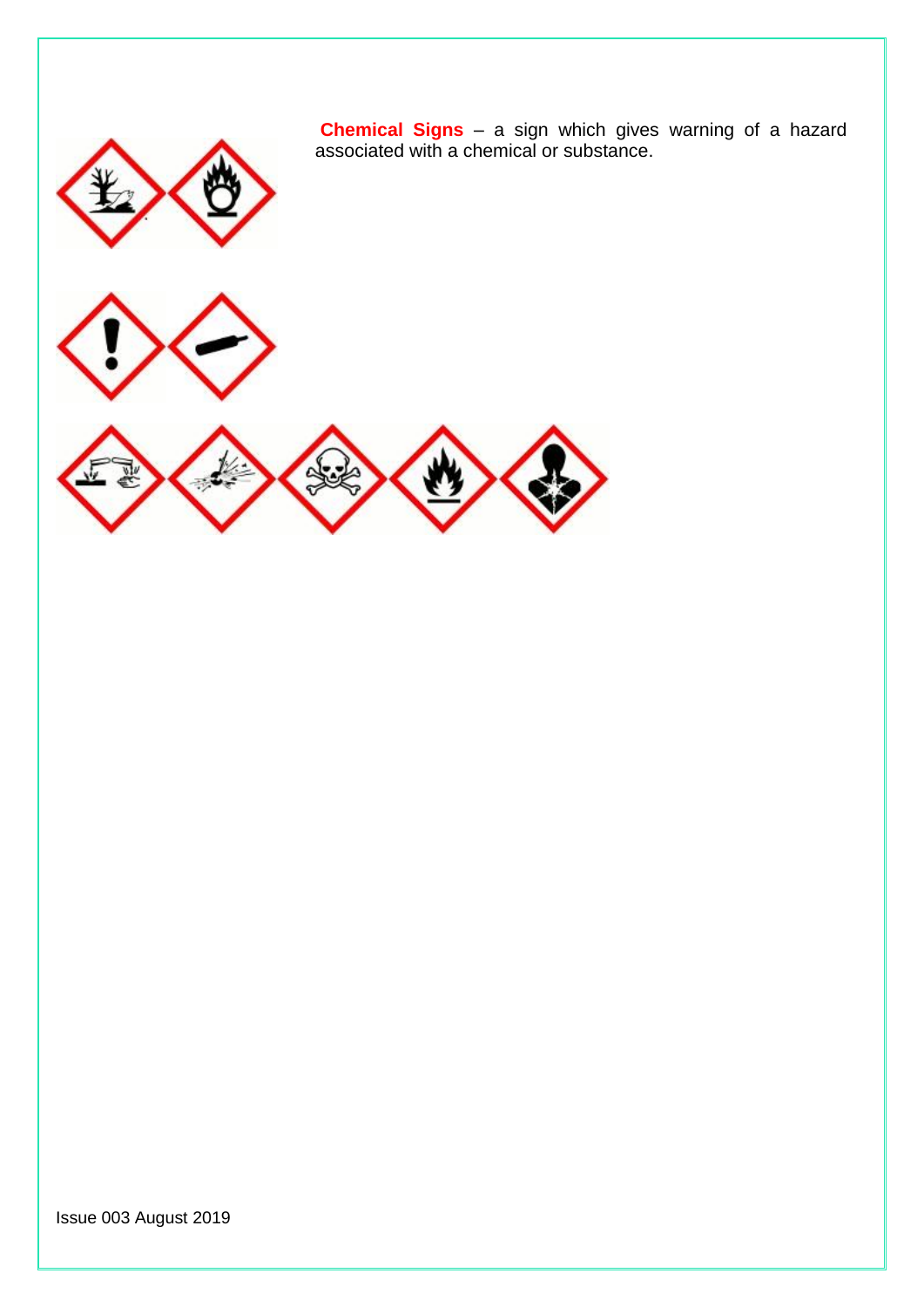# <span id="page-17-0"></span>**Accidents and Incidents**

If an accident happens, prompt action may save a life or at least reduce the suffering of one of your colleagues. You can help by making sure that first aid assistance is called immediately. Do not attempt to give first aid yourself unless you have been trained to do so. Familiarise yourself with the First Aiders displayed at the back of the handbook.



#### **Where instant action is needed:**

- Do not move the injured person unless their position is life threatening.
- Get someone to call the emergency services, stay with the injured person, keep them warm and ensure that they can breathe freely.
- If there is serious bleeding, apply pressure near the wound, but do not touch the wound itself.
- Do not allow the injured person to eat or drink.
- In the case of electric shock do not touch the injured person until the power is switched off.

### **Make sure you know where to find first aiders and the first aid boxes.**

Always report **All Accidents, Incidents and Near Misses** to the Head Teacher/Team Leader. It is important that they are reported so that they can be investigated and measures put in place to stop them from happening again.

Think, next time you might not be so lucky! Report It!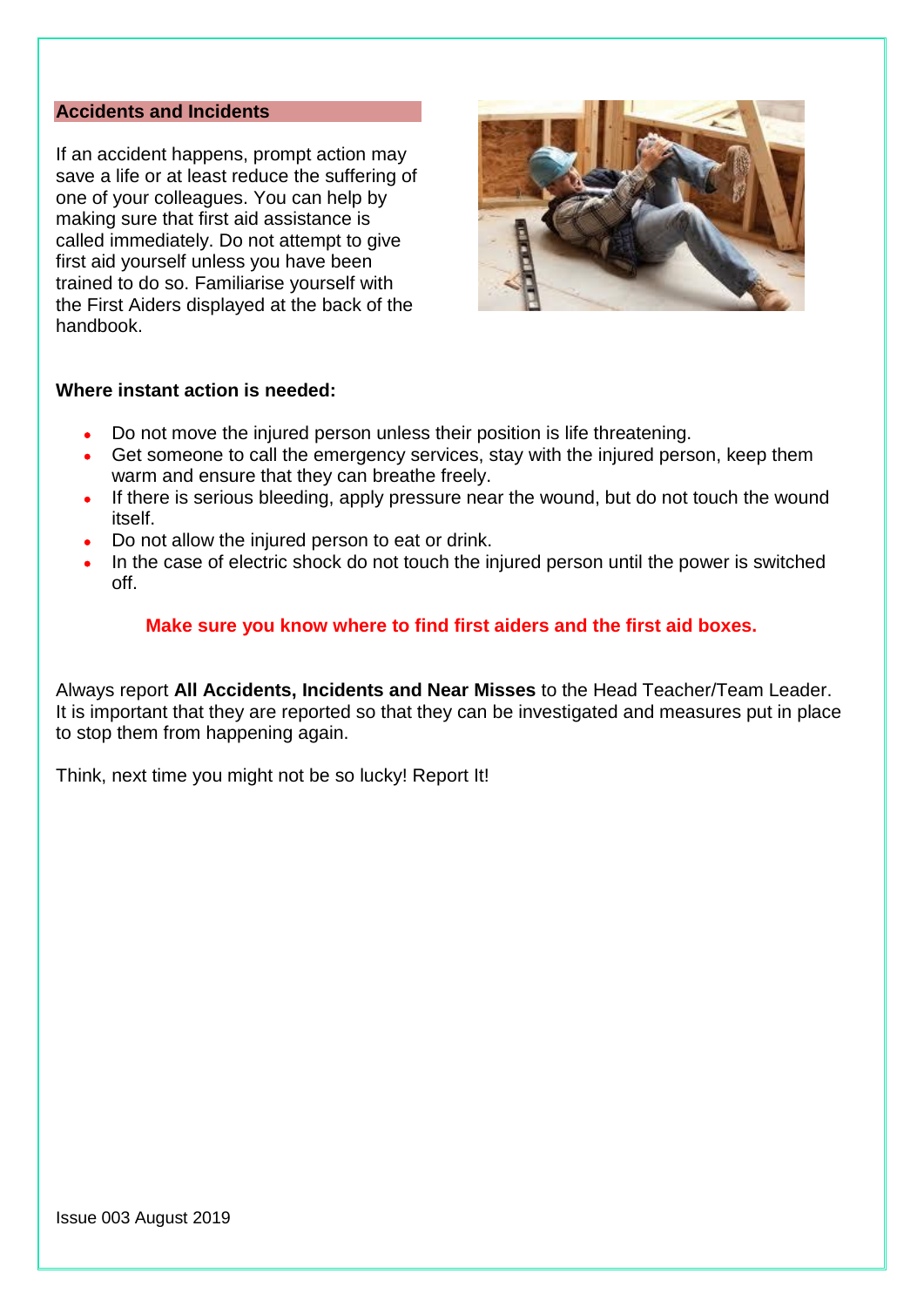### <span id="page-18-0"></span>**Smoking**



Since 2007 it has been illegal to smoke at places of work.

It is also illegal to smoke in school vehicles, this includes; cars and mini buses etc.

This includes E Cigarettes and Vaping.

Always ensure that:

- You do not smoke in school vehicles.
- You only smoke off the school grounds.

### **Safety in PE/ Swimming Lessons**



During any PE activity the teacher has a duty of care to the whole class-it should not be necessary to stand by one piece of equipment.

Firm control should be maintained at all times.

All children must be wearing appropriate dress and should not have anything in their mouths (see clothing regulations below)

Equipment should be checked for stability and good repair before activities commence. All movement of equipment must be supervised and safe practices observed.

In gymnastics it is important that an indirect teaching approach is adopted as this caters for the needs and abilities of all pupils.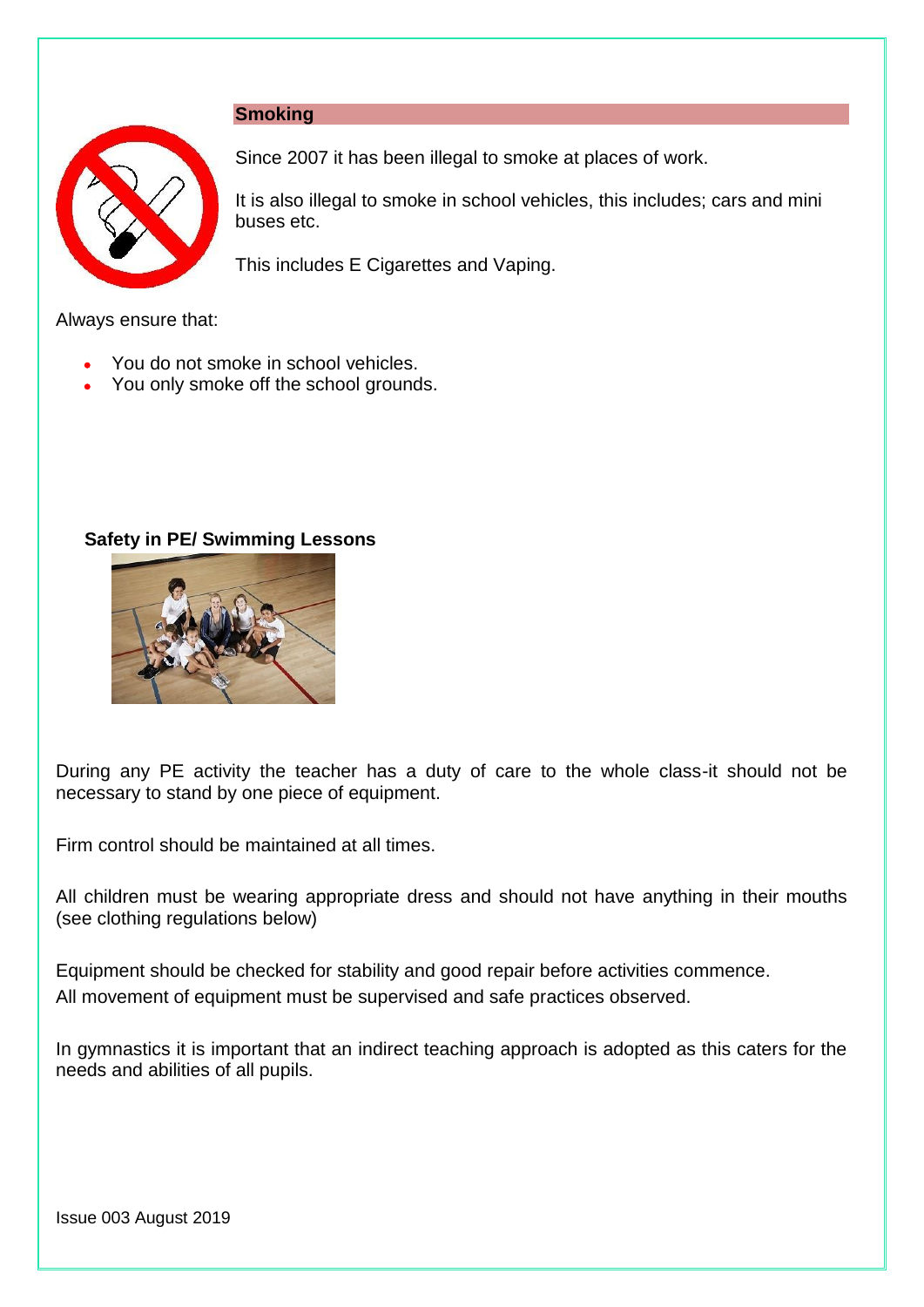# **In case of an accident in a PE lesson:**

- Stay with casualty-if in doubt do not move him/her
- Send a child or another adult to inform a member of the Senior Leadership Team or another teacher.
- If the casualty requires further treatment parents should be informed and any necessary arrangements made.
- Fill in an incident form.

#### **Safe Practices for School Swimming Lessons**

The policy specifically outlining safety in swimming lessons is as follows:

- Pupils are counted and signed in at the beginning of their lesson
- Pupils shower wherever possible and use the toilet before their lesson
- Pupils are accompanied at all times in public areas
- Changing areas to be supervised at all times
- Teachers and pupils are aware of safety procedures and pool rules
- Teachers taking a group must be competent to do so
- Teachers taking a group of children are encouraged to take the National Rescue Award for Swimming teachers and Coaches
- Teaching ratios are 20:1 for swimmers and 12:1 for beginners
- Teachers must change outdoor footwear and wear appropriate poolside clothing
- Pupils must wear suitable swimwear i.e.:
- a) Boys swimming trunks (stretch close fitting with or without short legs)
- b) Girls one piece swimsuit
	- All pupils must wear hats
	- No jewellery to be worn
	- Where possible children to be grouped according to their ability
	- Swimming aids to be made available to all pupils
	- Only supervised diving to be taught in appropriate depth of water
	- Pupils are counted on leaving
	- Pupils cannot return to the pool area
	- Accompanying Teachers to be aware of pools Operational and Emergency Procedures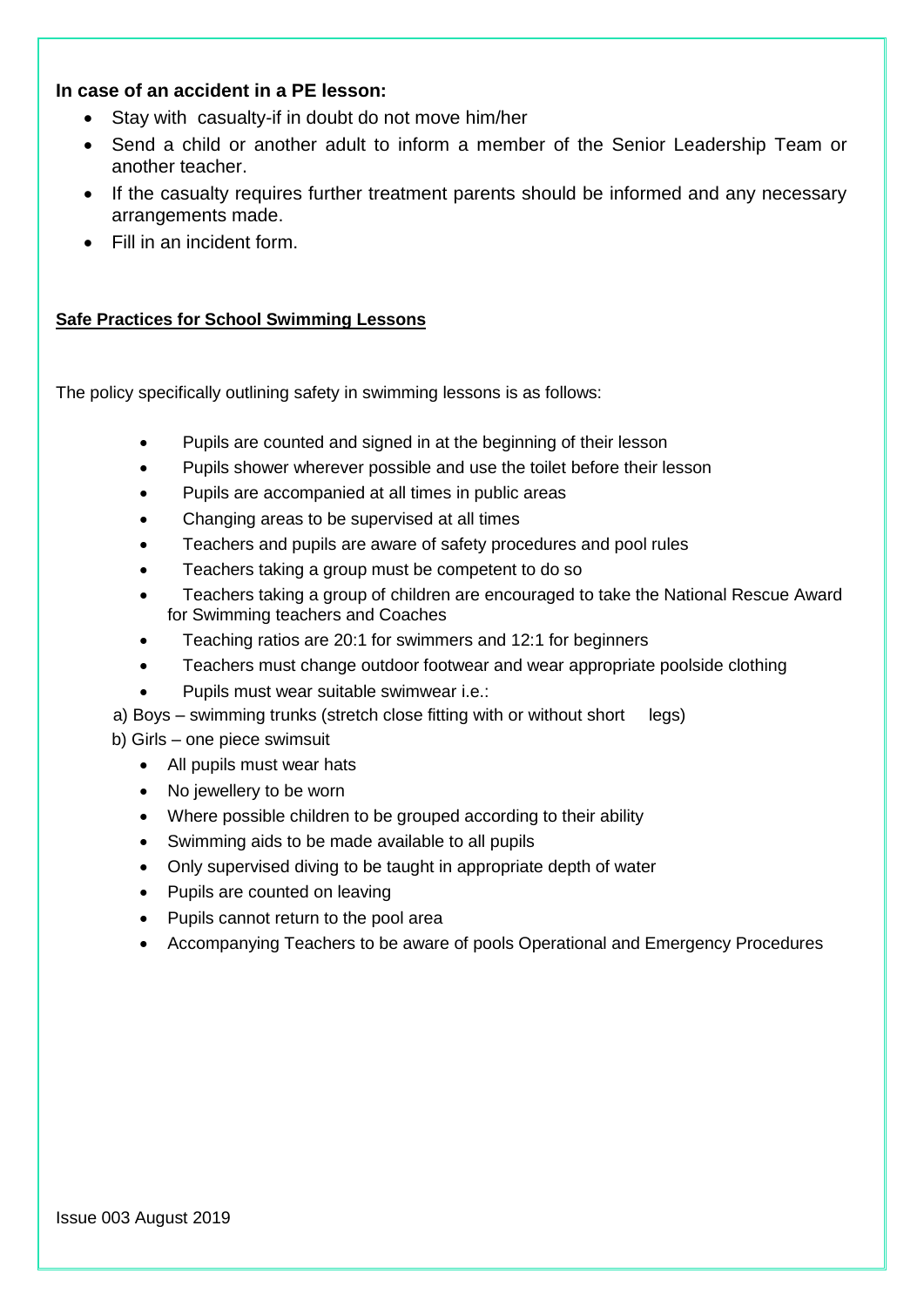## <span id="page-20-0"></span>**Method Statements**

A work method statement, sometimes called a "safe system of work," is a document that details the way a work task or process is to be completed. The method statement should outline the hazards involved and include a step by step guide on how to do the job safely. The method statement must also detail which control measures have been introduced to ensure the safety of anyone who is affected by the task or process.

You have probably noticed that Method Statements are more and more these days being requested by organisations of all sizes and in all industries. The reason they do this is so they can comply with Health and Safety legislation which requires them to make suitable and sufficient enquiries as to the competence of any organisation they contract to carry out work.

#### <span id="page-20-1"></span>**Risk Assessments**

A risk assessment is nothing more than a careful examination of what in your work, could cause harm to people so that you can assess whether you have taken enough precautions or should do more to prevent them."

The purpose and function of risk assessments may be expressed as the following**:**

To identify operations, tasks, and processes which may foreseeably cause harm to employees or others, including members of the public (hazard);

To identify the potential of the hazard being realised, and the potential consequences which might then occur (risk)?

To enable a risk assessment to be developed which will assist in eliminating or reducing the exposure of the population to the risk.

When an evaluation of the risk has been considered, the principles of prevention, control, and protection should be applied. The hierarchy of control is as follows**:-**

- Avoid the risk if possible.
- Combat risk at source.
- Change the method of work to suite the individual.
- Make use of technological developments.
- Incorporate control measures into the procedures within an overall planned structure to reduce risks.
- Give precedence to controls which cover the whole workforce or activity.
- Provide information and training to employees and self-employed persons.
- Confirm that the control measures indicated by the risk assessment have been put into place and are effective.

Definitions that must be understood**:**

A "Hazard" is defined as something with the potential to cause harm. This includes injury and ill health, loss of production and damage to plant, goods, property or the environment.

"Risk" is the likelihood that the harm from a particular hazard is realised and the severity of its consequences.



To complete risk assessments efficiently an element of forethought and planning should be utilised.

Issue 003 August 2019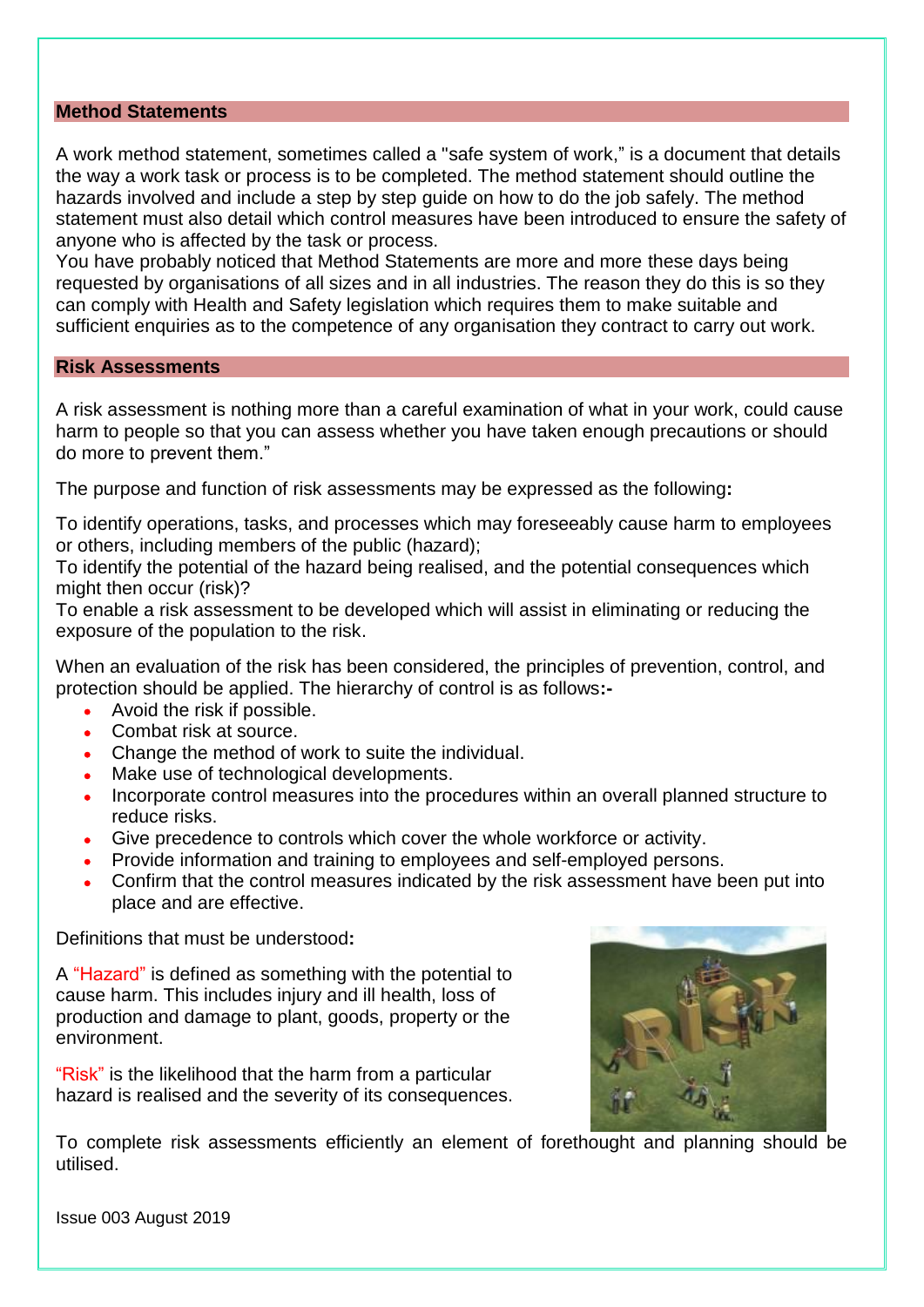The HSE recommend that we use a five step method**:-**

- STEP 1 Look for the hazards.
- STEP 2 Decide who may be harmed and how.
- STEP 3 Evaluate the risk arising from the hazard.
- STEP 4 Record the findings of the assessment.
- STEP 5 Review the assessment from time to time and amend it if necessary.

A suitable and sufficient risk assessment should identify all the hazards associated with that activity and be carried out by a competent person and record the significant findings and be communicated to those persons likely to be exposed to the risk.

### **Off-site visits and residential holidays**

Staff taking part in visits, journeys and holiday excursions should ensure they have the necessary knowledge, experience and skills required so that they will be aware of, and have made arrangements to deal with all risks involved. Insurance schemes are fully implemented. Parental consent is obtained before taking any children off the school site. Vehicles used to transport children are fitted with seatbelts and car seats when required. Children are given appropriate supervision and instruction in the use of these. A separate policy for educational trips and visits exists. This also includes a risk assessment pro-forma.

### **Break and lunch time supervision**.

At morning break, children are supervised by a team of up to twelve teaching assistants and up to four teachers. During lunch break, the children are supervised by a team consisting of a senior supervisor, and three welfare assistants in the hall. A rotated team of up to twenty four teaching assistants under the supervision of a member of the Leadership Team supervise other areas of the school.

### **Car park area.**

Parent vehicles and taxis, other than those authorised by the school, are required to park outside the school grounds during arrival and departure periods. Children who cycle or scoot to school are required to have a bicycle/scooter permit. Conditions of issue include appropriate health and safety guidance.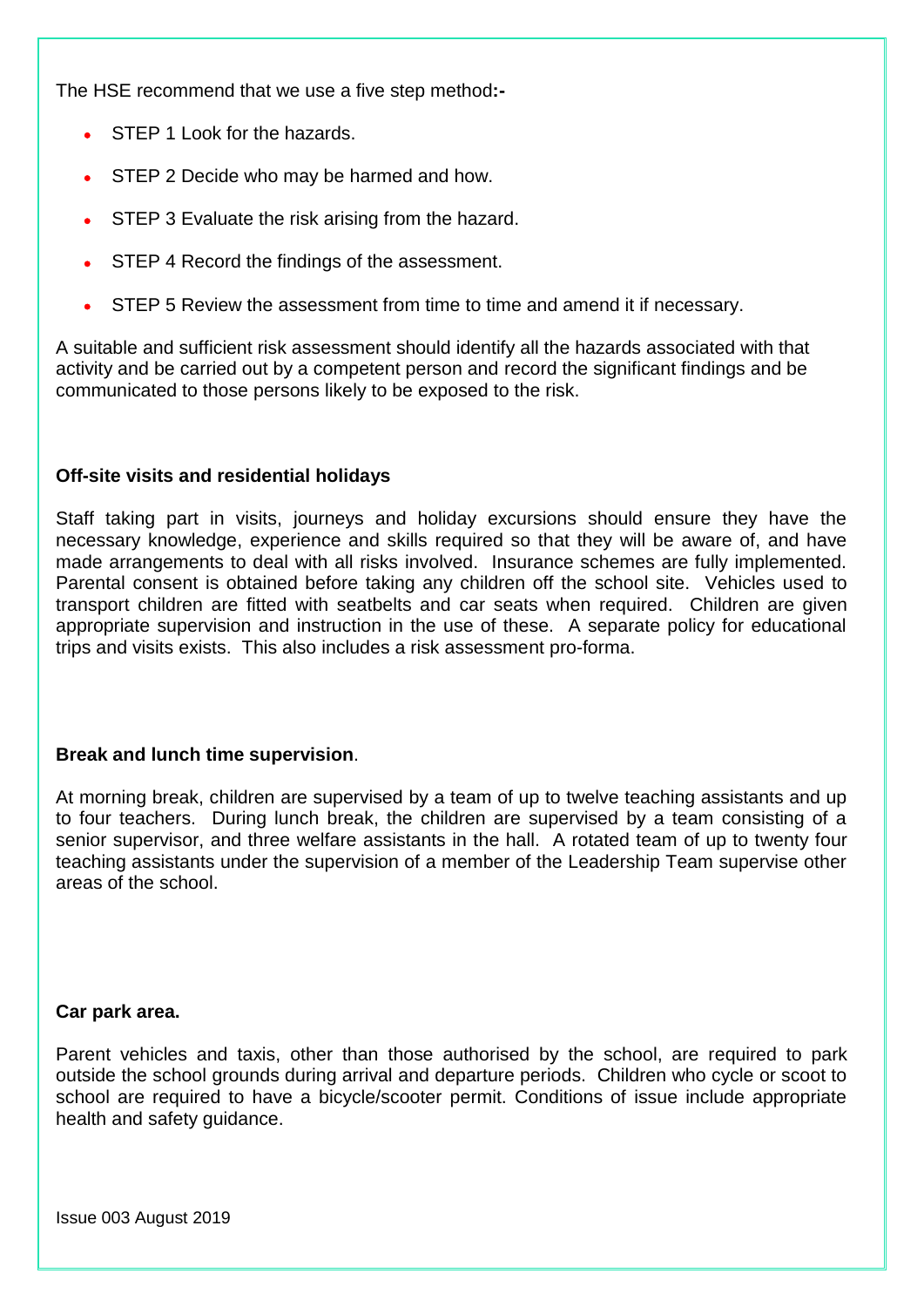#### **Security of premises.**

During school hours all staff are responsible for the monitoring of visitors/strangers on the school premises. If an unattended visitor is found on the premises they must be offered assistance. If suspicions are raised, inform a member of the Leadership Team immediately.

### **Lone Working**

All staff should avoid lone working wherever possible by arranging for a colleague to also be on site. Where lone working is unavoidable staff should ensure that all outside doors are locked and curtains/blinds are closed when it is dark.

Fire doors must be unlocked when staff are working on the premises, e.g. out of school hours.

Anyone lone working should ensure they have access to a personal mobile phone.

When two or more people work late they should try to leave the building together.

Cars should be parked as close to the access doors as possible.

Where possible staff should let someone know if they will not be home at their usual time and what time they can be expected.

#### **Key Holder Safety during Call Outs**

Key holders on call out should be mindful of their own safety.

Before leaving the key holder should ensure that the school is secure and the alarm re-set.

If any member of staff is onsite and concerned about their own safety or damage to the school due to the presence of other people on or around the site they should telephone the police.

# **Critical Incidents**

The school has contingency measures in place for dealing with critical incidents. See School Emergency Response Plan.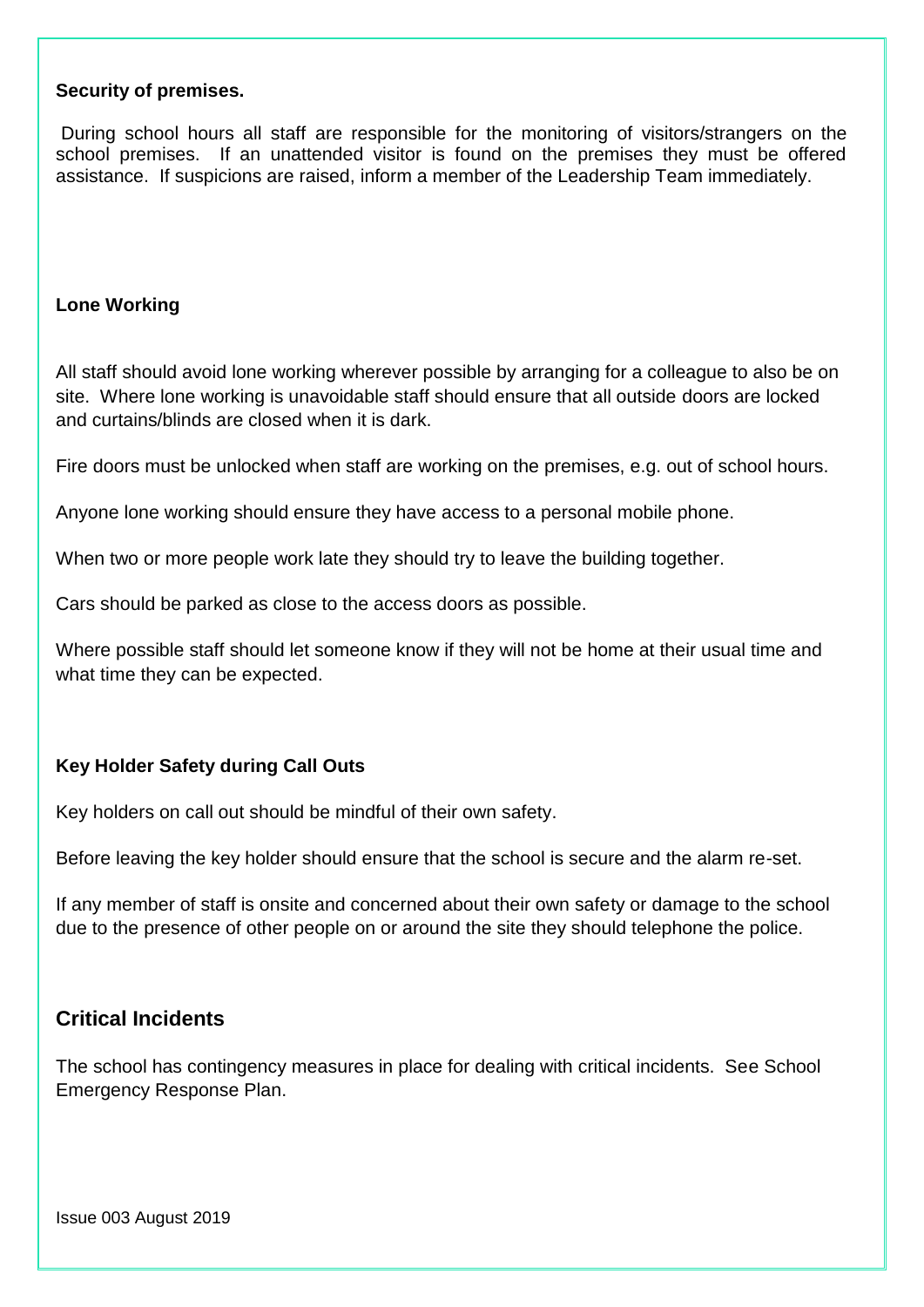#### <span id="page-23-0"></span>**Summary**

As a School we expect that you will agree and abide by the advice and basic precautions outlined in this booklet.

We all know, however, that conditions can change rapidly, suddenly creating new dangers to guard against. For this reason you are asked to **'THINK SAFETY'** and recognise that accident prevention concerns everyone. Your concern will mean better safety, better conditions, improved productivity, and the continued prosperity of yourself, your fellow colleagues, and your School.

You can prevent accidents happening!

# **Thank You!** *Think, Safety First!…..*

For further Health & Safety information, please refer to the companies Health & Safety Policy.

Additional information can be found on the Health & Safety Executives Website: [www.hse.gov.uk.](http://www.hse.gov.uk/)

# *5. ACKNOWLEDGEMENT*

This is to acknowledge that I have received my copy of the 'School Health and Safety Handbook' and have been given an orientation as to its contents.

I have read and will abide by all the rules and regulations in the Handbook, together with any additional safety rules and regulations relating to my job.

|                       | Dated |
|-----------------------|-------|
|                       |       |
| Issue 003 August 2019 |       |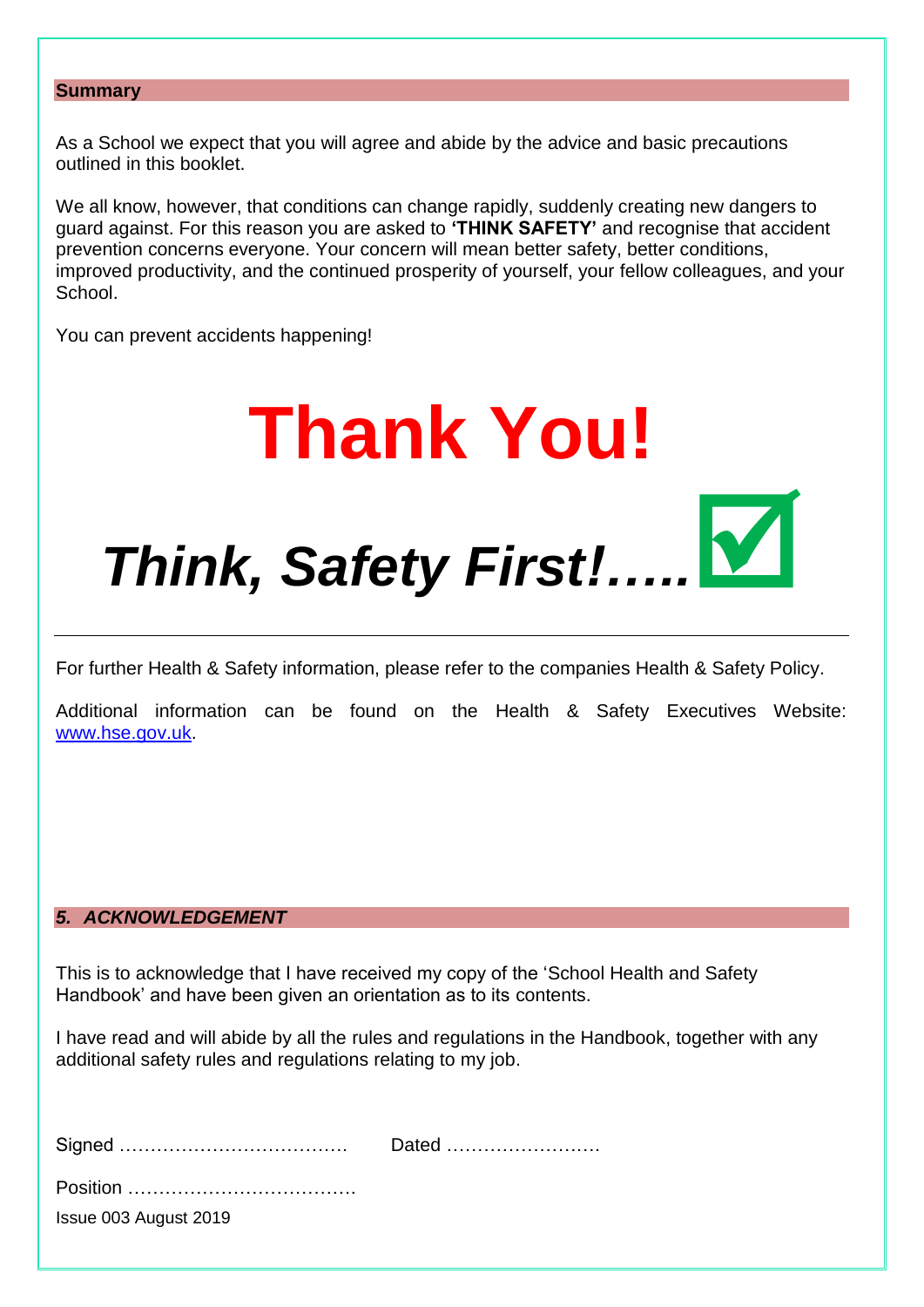This is to acknowledge that I have delivered the School 'Health & Safety Handbook' to the person who has signed the above receipt and that I have given an orientation as to the contents of the Handbook to that person.

Signed ………………………………… Dated …………………….

Job Title ……………………………….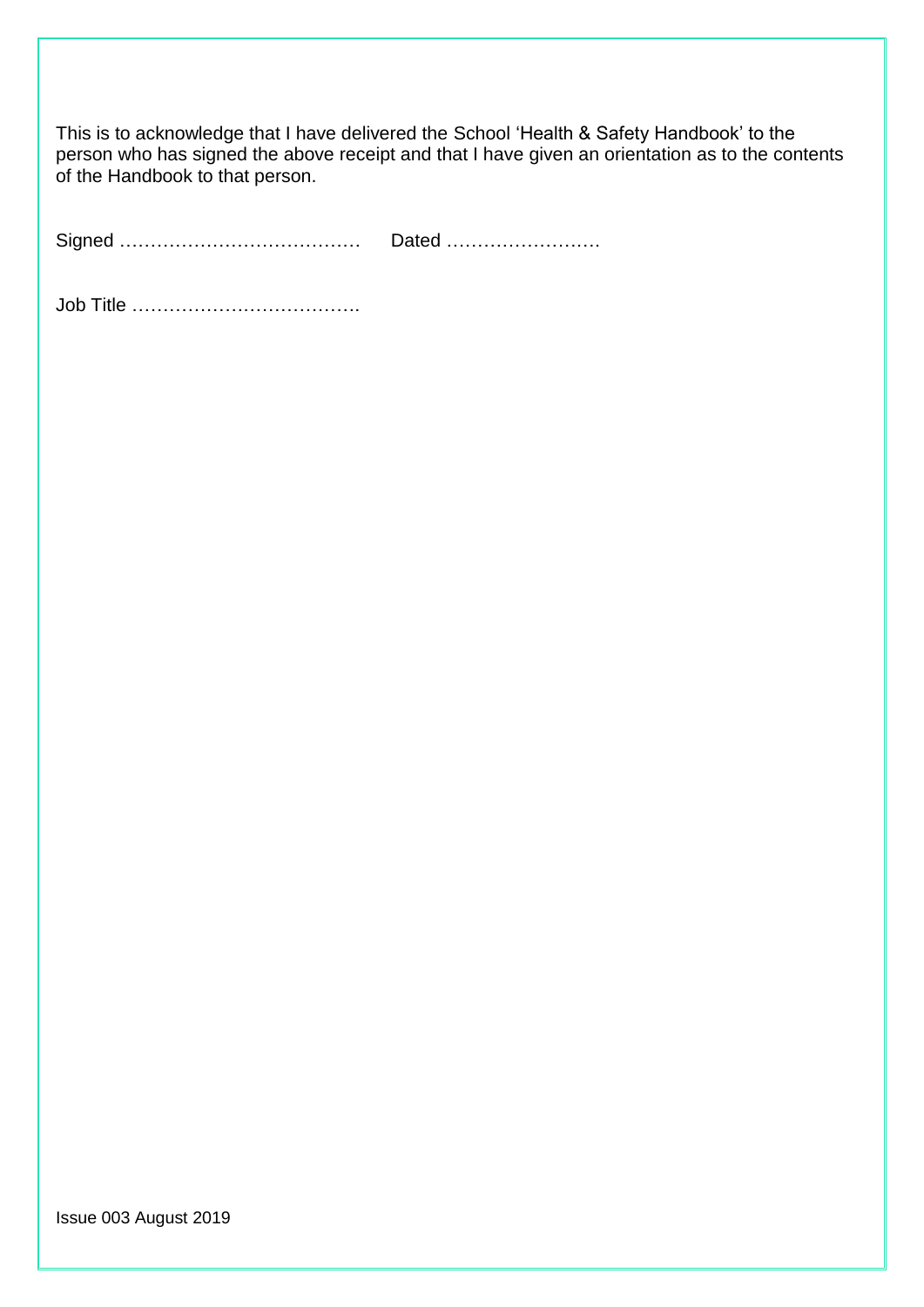# **CLASSROOM MONTHLY CHECKLIST**

## **Classroom:**

| UIASSI VUIII.                         |       |
|---------------------------------------|-------|
| <b>Person/s completing Checklist:</b> | Date: |
|                                       |       |

┑

| <b>Fire Safety</b>                                             | Action if Required ( $\checkmark$ if no<br>action) |
|----------------------------------------------------------------|----------------------------------------------------|
| Safety rules and evacuation routes are prominently displayed.  |                                                    |
| The area has an audible evacuation alarm.                      |                                                    |
| Doorways, walkways and evacuation exits are kept clear         |                                                    |
| External fire exit doors can be opened from the inside without |                                                    |
| a key and emergency fire exits are signed.                     |                                                    |
| Fire control equipment is easily accessible.                   |                                                    |

| <b>Rooms</b>                                                   | <b>Action if Required</b> |
|----------------------------------------------------------------|---------------------------|
| The room is clean and tidy.                                    |                           |
| There is sufficient space for each person to work safely.      |                           |
| Floor surfaces are maintained in a safe condition and are they |                           |
| suitable for the type of activities being conducted.           |                           |
| Walls and ceilings are safe and in good condition.             |                           |
| Steps/stairs/ramps are in a safe condition with non-slip       |                           |
| surface, and secure handrails where needed.                    |                           |
| Doors, windows, locks and latches are in good condition and    |                           |
| in working order.                                              |                           |
| Window blinds are in good condition and not creating a         |                           |
| ligature point                                                 |                           |
| There is adequate ventilation.                                 |                           |
| The lighting is adequate to work safely in.                    |                           |

| <b>Furniture, Fixtures and Fittings</b>                        | <b>Action if Required</b> |
|----------------------------------------------------------------|---------------------------|
| All furniture is safe and in good condition.                   |                           |
| Light fittings/fixtures and ceiling fans are in good condition |                           |
| and working order.                                             |                           |
| Hanging displays are not hazardous.                            |                           |

| <b>Storage</b>                                                         | <b>Action if Required</b> |
|------------------------------------------------------------------------|---------------------------|
| Flammable material is stored and handled in a safe manner.             |                           |
| Required resources and equipment are stored safely.                    |                           |
| Free standing shelves/cupboards are secured to ensure<br>stability.    |                           |
| Storage methods are used that will eliminate or minimize<br>accidents. |                           |

| <b>Electrical</b>                                           | <b>Action if Required</b> |
|-------------------------------------------------------------|---------------------------|
| Electrical equipment is in good condition and is tested and |                           |
| tagged as required.                                         |                           |